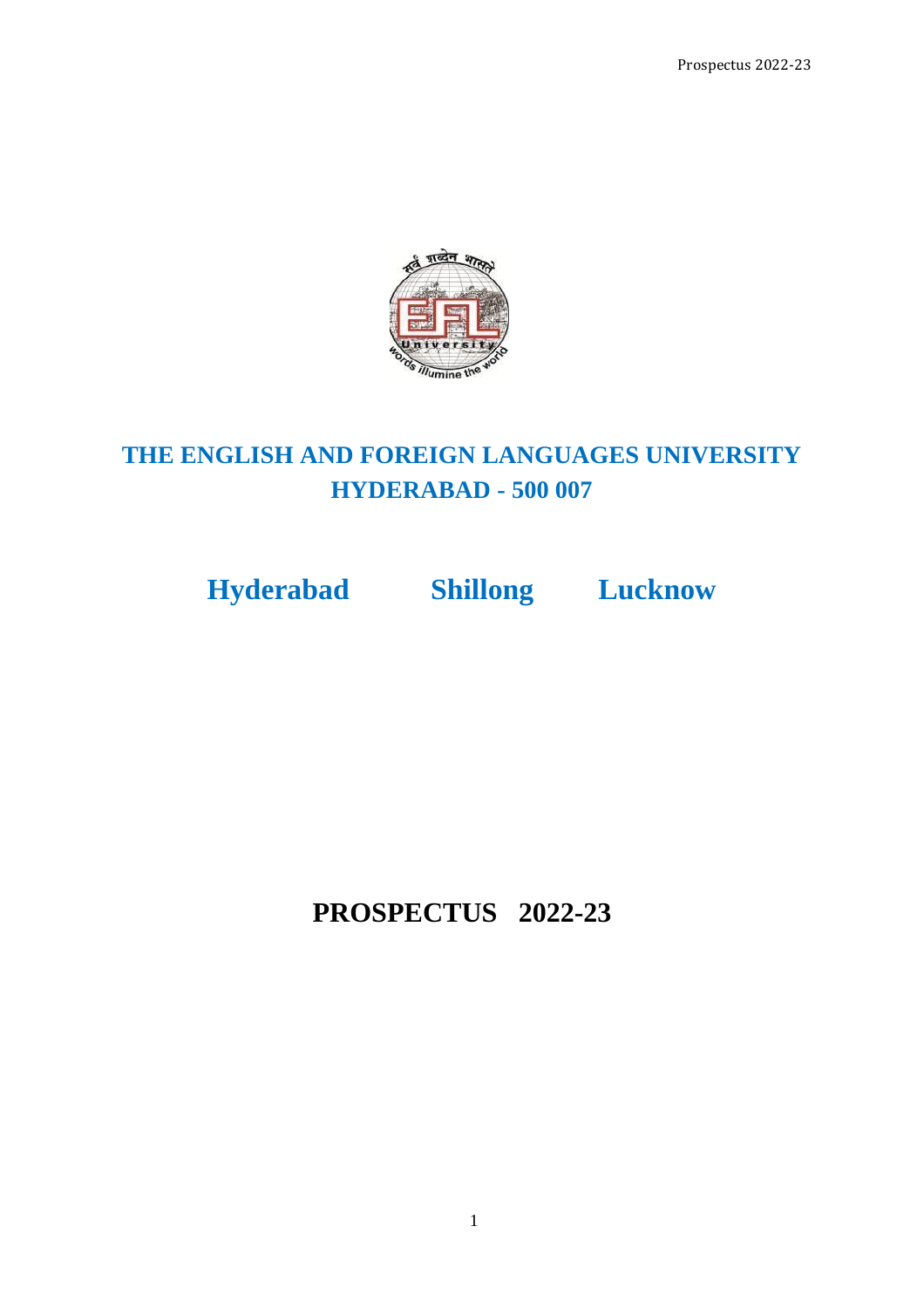

# **The English and Foreign Languages University Headquarters: Hyderabad Regional Campuses: Shillong and Lucknow**

# **PROSPECTUS 2022-23**

# **UNDERGRADUATE PROGRAMMES**

### **DISCLAIMER**

**The information in this Prospectus is intended as a ready guide for the candidates and does not constitute a legal document. While all efforts have been made to make the information available here as authentic as possible, we are not responsible for any inadvertent error, or inaccuracy, that may have crept in**.

**All disputes relating to entrance tests/admission/allotment of students to various courses, programmes, examinations, conferment of degrees, etc., in pursuance of the Prospectus, shall be subject to the exclusive jurisdiction of the Courts in Hyderabad, Telangana State.**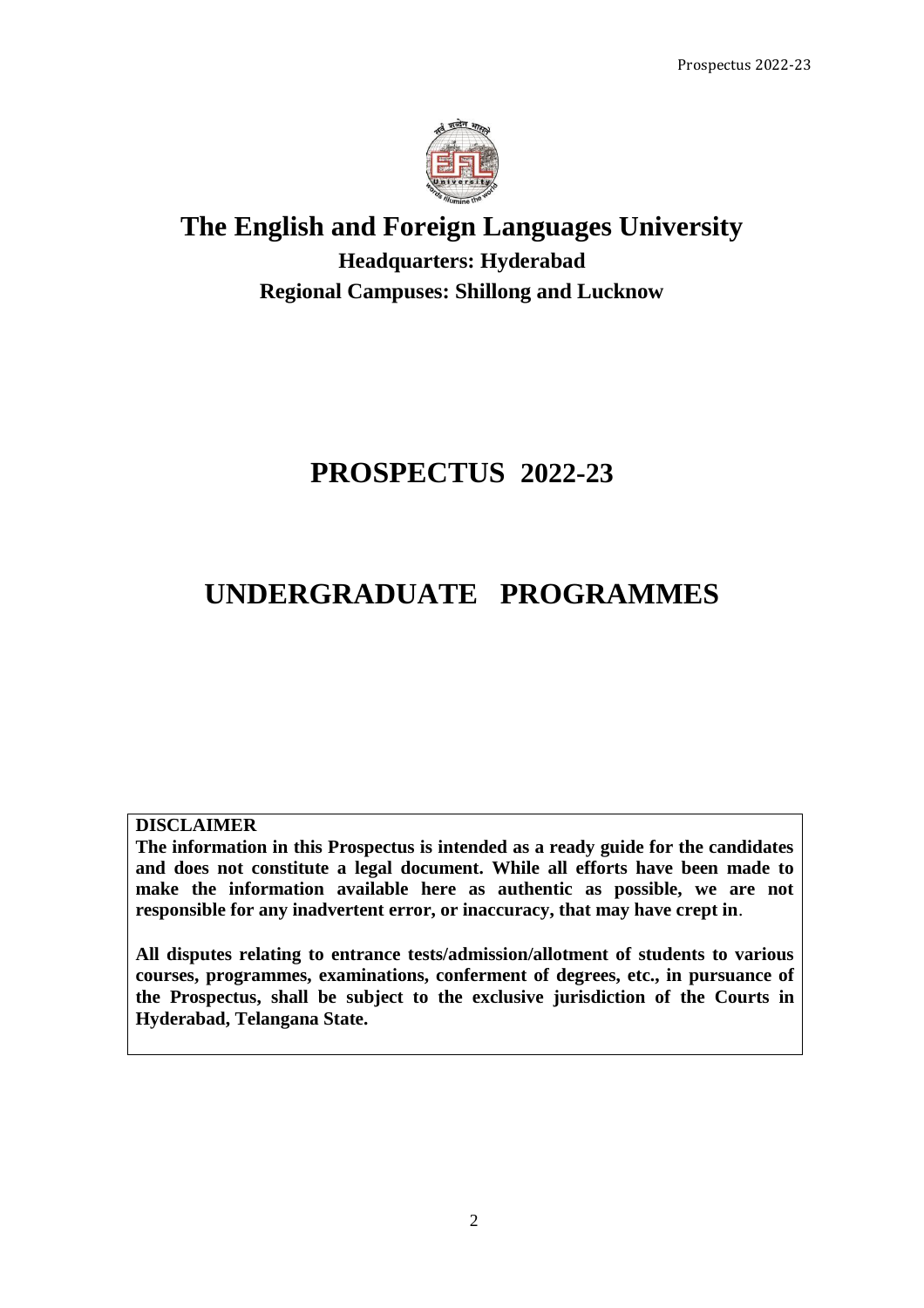**The entrance test for the undergraduate programmes offered by the English and Foreign Languages University (EFLU) will be conducted by the National Testing Agency (NTA), New Delhi.**

**Candidates who wish to apply for UG programmes at the English and Foreign Languages University (EFL University) must read this Prospectus carefully before they start filling the application.** 

**Candidates are also advised to visit the EFL University website [www.efluniversity.ac.in](http://www.efluniversity.ac.in/) - frequently for updates regarding the entrance test and other details.**

# **ATTENTION:**

**For admissions to UG programmes offered at the English and Foreign Languages University, the candidates should make the following selections:**

**Section I A: Select English** 

**Section I B: Not Applicable**

**Section II: Not Applicable**

**Section III: General Test (Yes)**

 **Note that the medium of the test MUST be English.**

**(for details, see Section 3 of this Prospectus: Page No. 8)**

**Further, the candidates have to select the Programme they would like to apply for, and the place (Hyderabad, or Shillong, or Lucknow) where it is offered.**

**Please note that transfer from one Campus to another is not permitted.**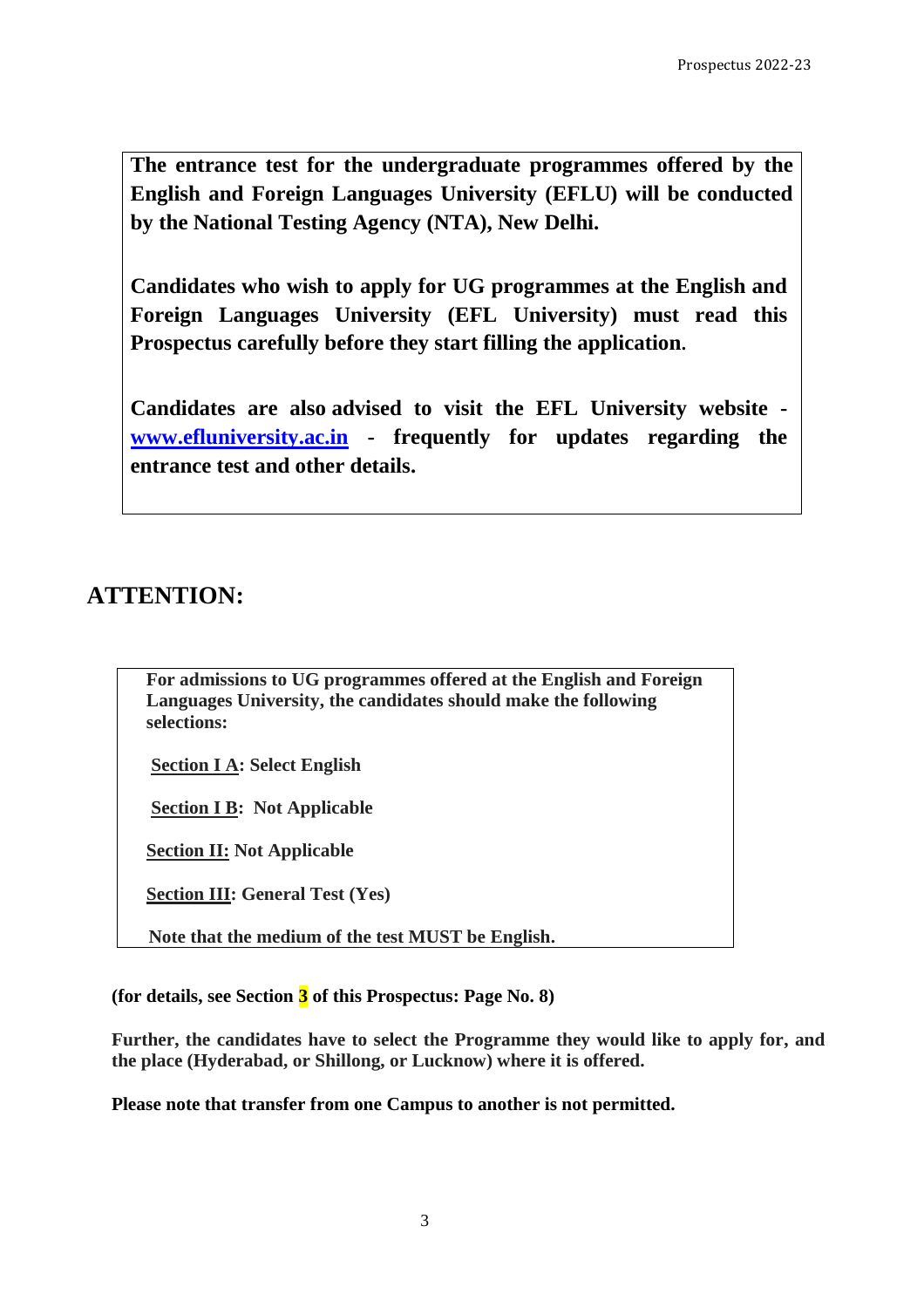### **Contents**

- **1. Schools and Departments**
- **2. UG Programmes offered at the English and Foreign Languages University**
- **3. Admission Criteria for UG Programmes**
- **4. A Note on Admission to UG Programmes**
- **5. Eligibility Criteria for UG Programmes**
- **6. Exit Points during the UG Programme and Certification**
- **7. Reservations**
- **8. Rules of discipline and proper conduct of students**
- **9. Hostel Accommodation at Hyderabad**
- **10. Scholarships**
- **11. Fee Structure for Indians**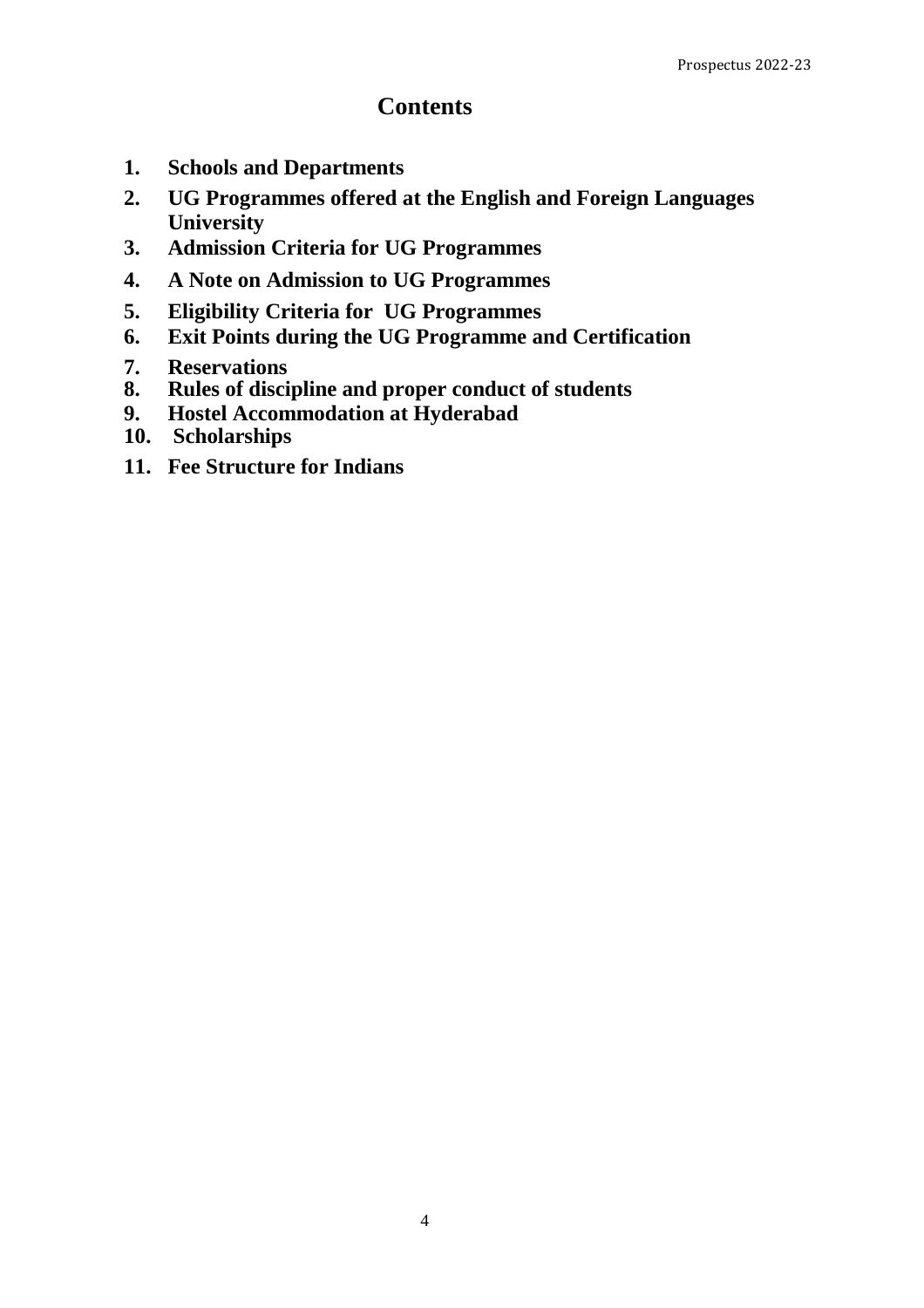# **1. Schools and Departments**

**There are SEVEN Schools in the EFL University. Each School is further divided into departments.**

| <b>Name of the School</b>                                                  | <b>Names of the Departments</b>                                                                                                                                                                                                                             |
|----------------------------------------------------------------------------|-------------------------------------------------------------------------------------------------------------------------------------------------------------------------------------------------------------------------------------------------------------|
| <b>School of English Language Education</b>                                | Department of English as Second<br>$\bullet$<br><b>Language Studies</b><br><b>Department of Materials</b><br>Development, Testing and Evaluation<br>Department of Training and<br>Development<br>Department of Education                                    |
| <b>School of Language Sciences</b>                                         | Department of Phonetics and Spoken<br>English<br>Department of Linguistics and<br><b>Contemporary English</b><br>Department of Computational<br>$\bullet$<br>Linguistics                                                                                    |
| <b>School of Literary Studies</b>                                          | Department of English Literature<br>$\bullet$<br>Department of Indian and World<br>Literatures<br>Department of Comparative<br>Literature and India Studies<br>Department of Hindi<br>Department of Translation Studies                                     |
| <b>School of Interdisciplinary Studies</b>                                 | Department of Aesthetics and<br>$\bullet$<br>Philosophy<br>Department of Cultural Studies<br>Department of Communication<br>$\bullet$<br>Department of Film Studies<br>$\bullet$<br>Department of Social Exclusion<br><b>Studies</b>                        |
| <b>School of Arab and Asian Studies</b>                                    | Department of Arab Studies<br>Department of Asian Languages                                                                                                                                                                                                 |
| <b>School of European Languages</b><br><b>School of Distance Education</b> | Department of Germanic Studies<br>$\bullet$<br>Department of French and<br>$\bullet$<br><b>Francophone Studies</b><br>Department of Hispanic and Italian<br><b>Studies</b><br>Department of Russian Studies<br>• Department of English Language<br>Teaching |
|                                                                            | Department of Linguistics and<br>Phonetics<br>• Department of Literatures in English                                                                                                                                                                        |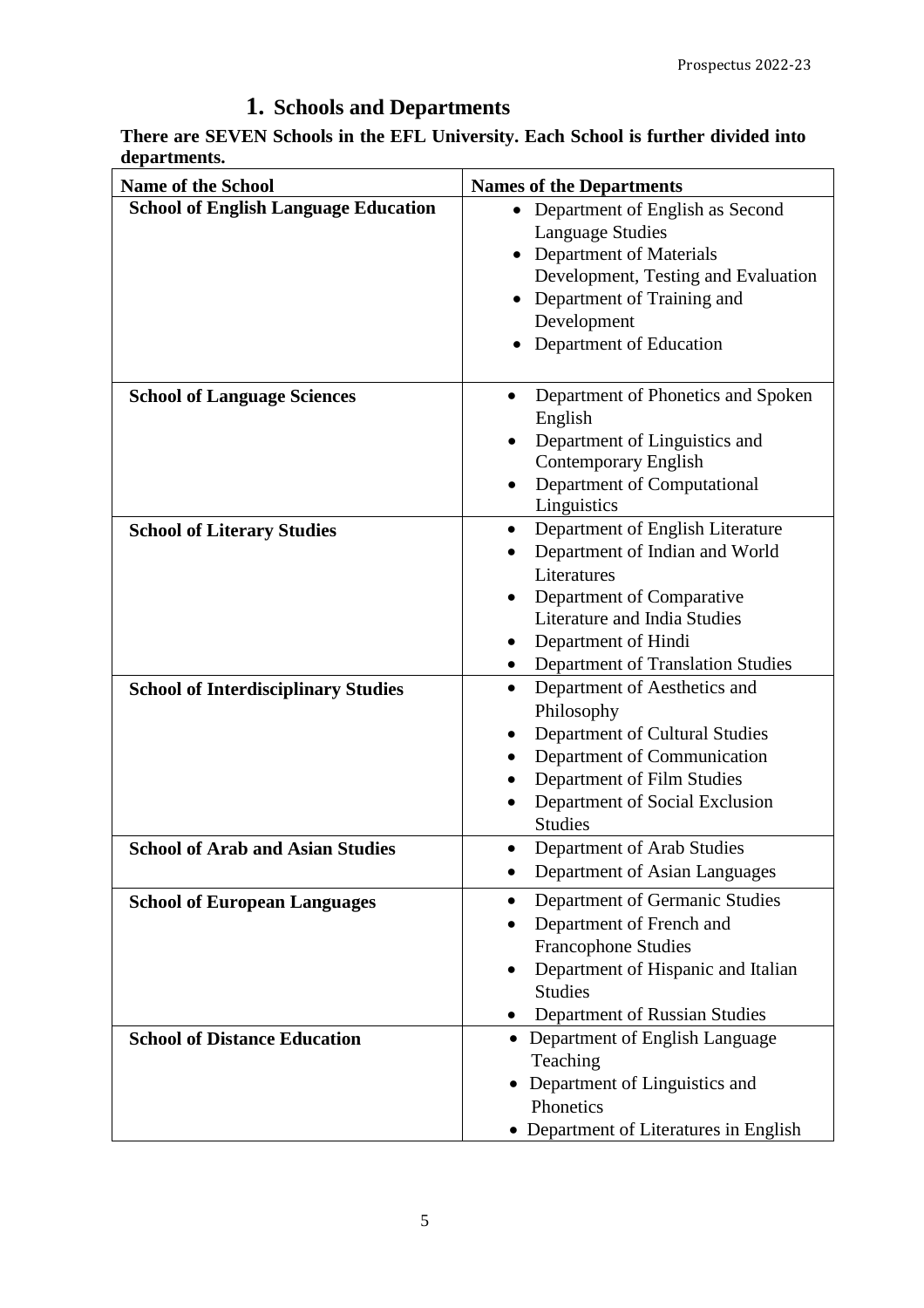### **2. UG Programmes offered at the English and Foreign Languages University**

The following undergraduate programmes are offered by the EFL University:

| Sl.<br>No. | <b>Programme</b>      | <b>Subject</b>                  | <b>Intake</b> |
|------------|-----------------------|---------------------------------|---------------|
| 1.         | B.A. (Hons./Research) | English                         | 40            |
| 2.         | B.A. (Hons./Research) | Arabic                          | 20            |
| 3.         | B.A. (Hons./Research) | Chinese                         | 20            |
| 4.         | B.A. (Hons./Research) | French                          | 20            |
| 5.         | B.A. (Hons./Research) | German                          | 20            |
| 6.         | B.A. (Hons./Research) | Japanese                        | 20            |
| 7.         | B.A. (Hons./Research) | Korean                          | 20            |
| 8.         | B.A. (Hons./Research) | Persian                         | 20            |
| 9.         | B.A. (Hons./Research) | Russian                         | 20            |
| 10.        | B.A. (Hons./Research) | Spanish                         | 20            |
| 11.        | B.A. (Hons./Research) | Italian                         | 20            |
| 12.        | B.A. (Hons./Research) | Performance Arts,<br>Humanities | 20            |
| 13.        | B.A. (Hons./Research) | <b>Digital Communication</b>    | 20            |

### **a. UG Programmes Offered at Hyderabad:**

### **b. UG Programmes Offered at the Regional Campus Shillong:**

| Sl.<br>No. | <b>Programme</b>      | <b>Subject</b>                                             | Intake | <b>Place</b> |
|------------|-----------------------|------------------------------------------------------------|--------|--------------|
| 1.         | B.A. (Hons./Research) | English                                                    | 20     | Shillong     |
| 2.         | B.A. (Hons./Research) | Journalism<br>and<br><b>Mass</b><br>Communication<br>(JMC) | 20     | Shillong     |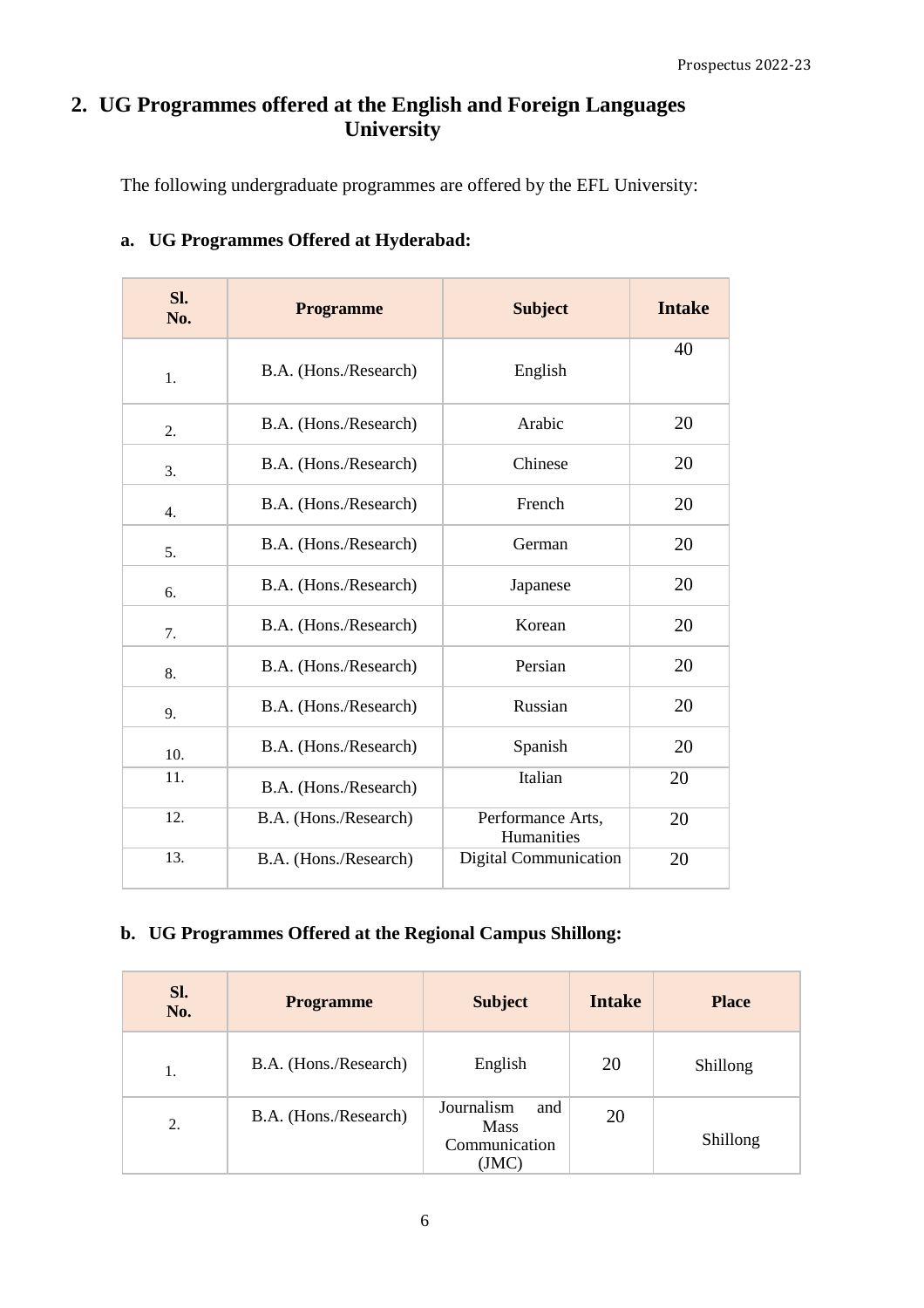| Sl.<br>No. | <b>Programme</b>      | <b>Subject</b> | <b>Intake</b> | <b>Place</b> |
|------------|-----------------------|----------------|---------------|--------------|
| ı.         | B.A. (Hons./Research) | English        | 40            | Lucknow      |

### **c. UG Programme Offered at the Regional Campus Lucknow:**

### **IMPORTANT:**

**The candidates have to select the Programme they would like to apply for and the place (Hyderabad, Shillong, Lucknow) where it is offered.**

**Please note that transfer from one Campus to another is not permitted.**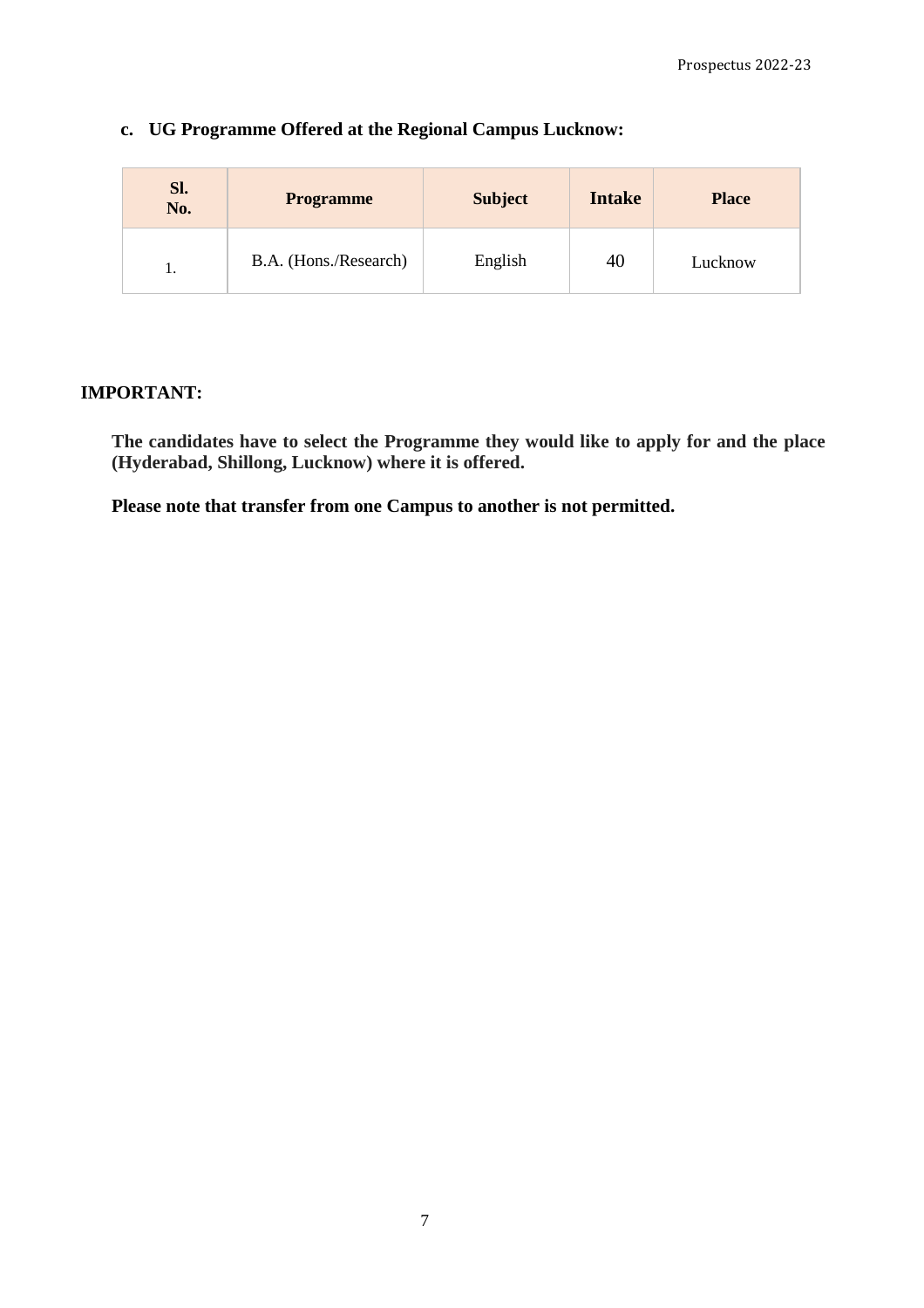### **3. Admission Criteria for UG Programmes**

- 1. Candidates who wish to be considered for admissions to UG programmes at the English and Foreign Languages University must understand the admission criteria/requirements at the University before they start filling in the form.
- 2. First, the candidates should make sure that they meet the eligibility requirements for the programme(s) they wish to apply for. The eligibility criteria for each programme are mentioned in Section 5 of the Prospectus.
- 3. Next, the candidates should understand the Examination Structure of CUET (UG) 2022 (As mentioned in PUBLIC NOTICE: CUET (UG) – 2022, Dated: 26.03.2022):

CUET  $(UG) - 2022$  will consist of the following 4 Sections: Section IA – 13 Languages Section IB – 20 Languages Section II – 27 Domain specific Subjects Section III – General Test

4. Finally, the candidates should understand the admission requirements at the English and Foreign Languages University which are explained in the next section and choose the appropriate subjects/tests.

#### **EXPLANATION**

#### **Section I A**

All the UG entrance tests at the English and Foreign Languages University are in English. Therefore, candidates MUST choose English as the **medium** for taking/writing the test. They cannot choose any other language. If they choose a language other than English, they will NOT be considered for admission at the EFL University.

Further, candidates MUST **opt for the proficiency test in English** for all the UG programmes offered at the EFL University. If they choose a language other than English for the proficiency test, they will NOT be considered for admission at the EFL University.

#### **Section I B**

Candidates who apply for UG programmes at the EFL University MUST NOT CHOOSE any language from this section.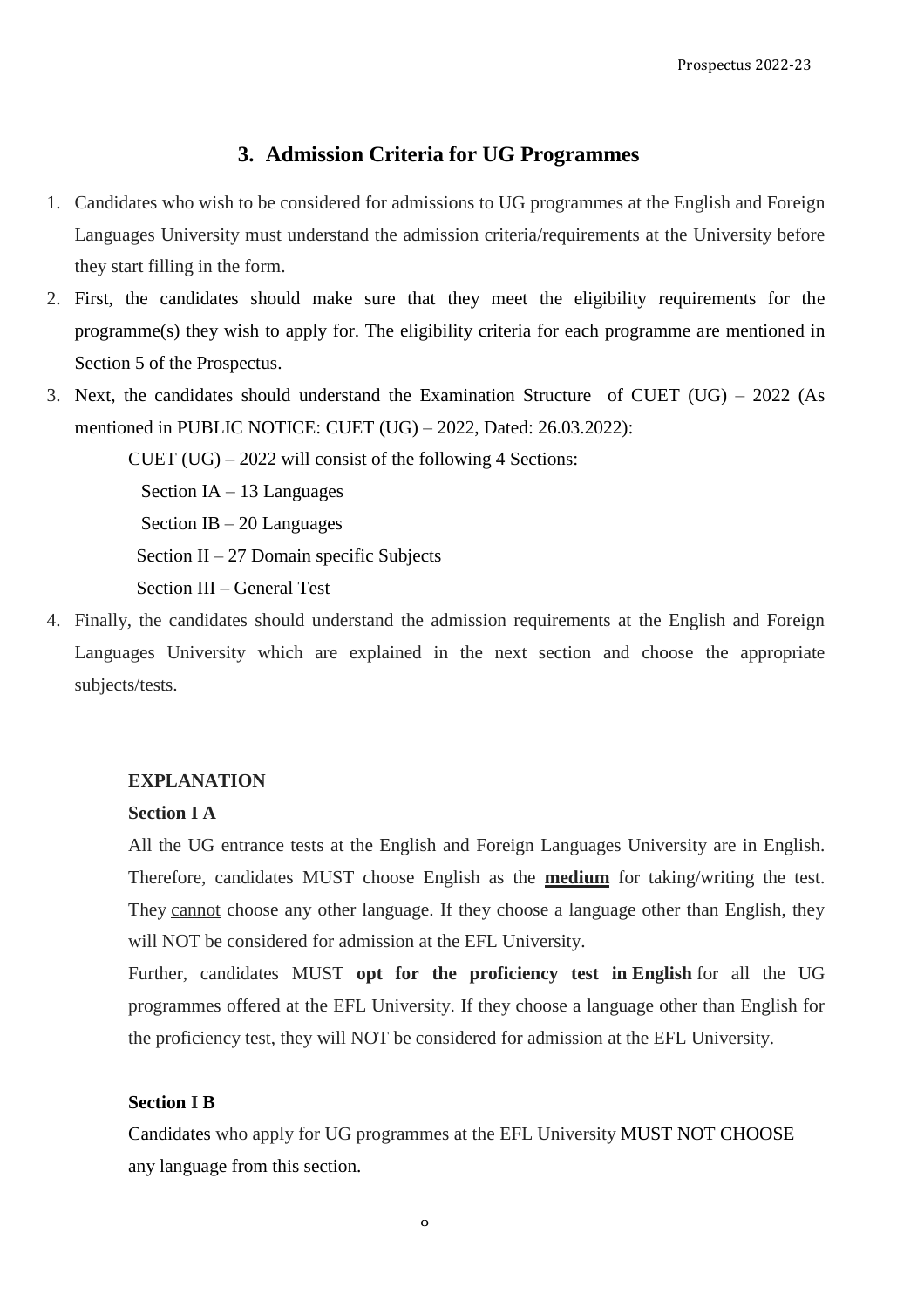#### **Section II**

Candidates who apply for UG programmes at EFL University MUST NOT select any subject from **Section II: Domain Specific Subjects,** as subjects in Section II will not be considered for admissions at the EFL University.

### **Section III**

Candidates who apply for UG programmes at EFL University **MUST choose** General Test.

**In summary, the candidates should do the following in order to apply for UG programmes at EFL University:**

- **Select Section IA (English Proficiency Test only)**
- **Select Section III (General Test)**
- **Do not select Section IB and Section II**
- **Opt for English as the medium to attempt questions in Section III**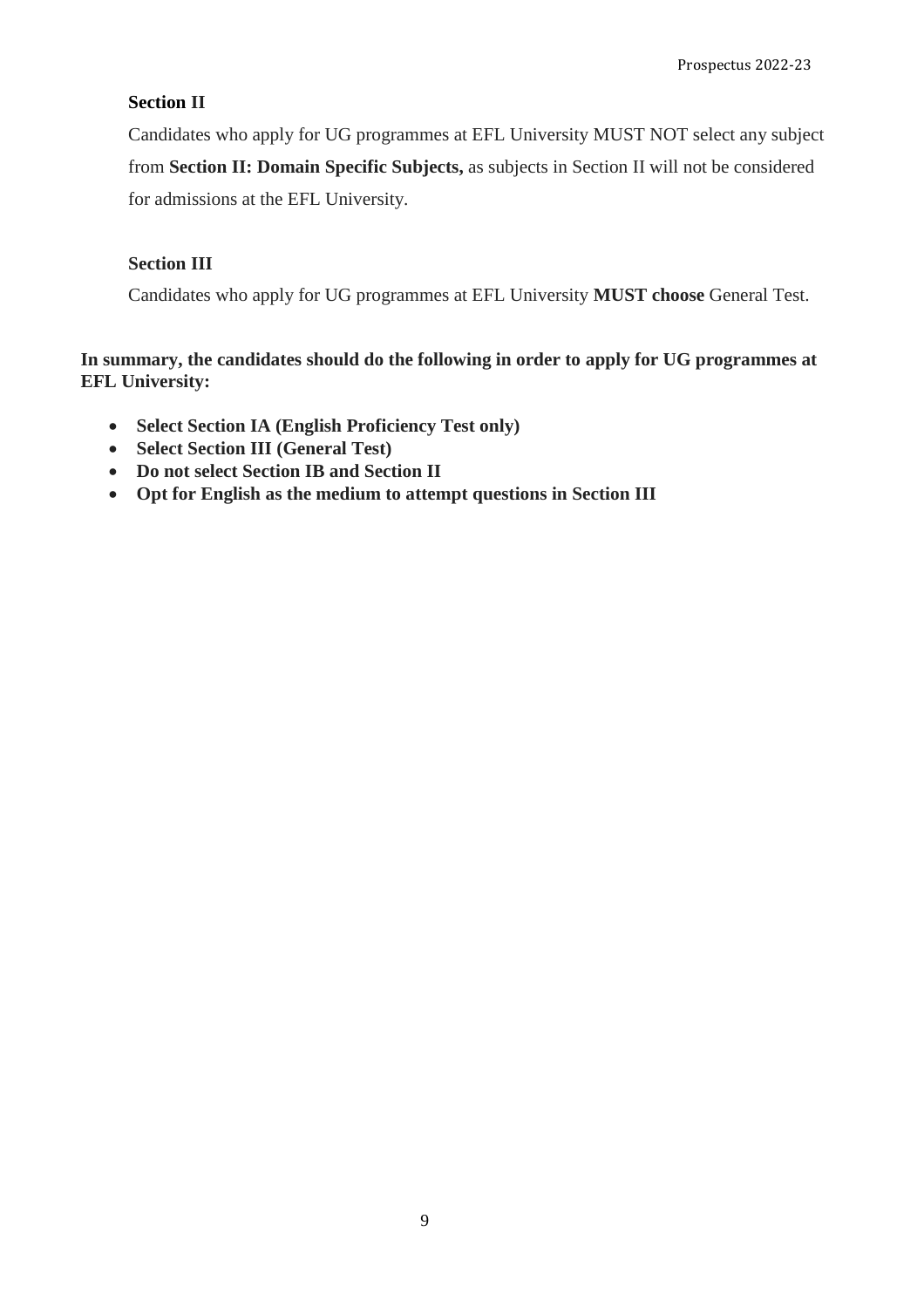### **4. A Note on Admission to Programmes**

- 1. All programmes are **full-time**.
- 2. It is the responsibility of the candidates to ensure that they satisfy the eligibility requirements before applying for admission to a programme. As candidates who are still awaiting the results of their final year/semester examinations are also eligible, the University will not be able to verify the eligibility of the candidates before/when they appear for the entrance test.
- 3. After the entrance test, in case the candidates awaiting their results are short-listed, they will be provisionally admitted to the programme,subject to their meeting the eligibility criteria and their submission of relevant documents.
- 4. Issue of Hall Ticket and appearance at the entrance test do not automatically make the candidate eligible for admission to the University. The University reserves the right to cancel the admission of a candidate at any stage of the admission process or after admission if he/she does not meet the eligibility requirements.
- 5. The cut-off marks for the entrance tests for admission to all Undergraduate programmes for candidates belonging to the following categories is as follows:

| a. Unreserved/OBC creamy layer       | 50% |
|--------------------------------------|-----|
| b. OBC non-creamy layer              | 45% |
| c. SC/ST/Differently-abled category: | 30% |

### **NOTE**

The rule of reservation in respect of Economically Weaker Sections (EWSs) will be in accordance with circulars and guidelines issued by GOI, MHRD, and UGC in this regard from time to time.

### **DISCLAIMER**

The University reserves the right to not offer any of the programmes listed in the Prospectus.

The University reserves the right to not admit any applicant if he/she is found to have indulged in any act that is unbecoming of an applicant, including vandalism, staging dharna, aggression, canvassing defamation, instigation, unruly behavior or any such act that is construed to be unlawful, illegal and unbecoming and that harms the interest, name and reputation of a member of the University or of the University as an academic body.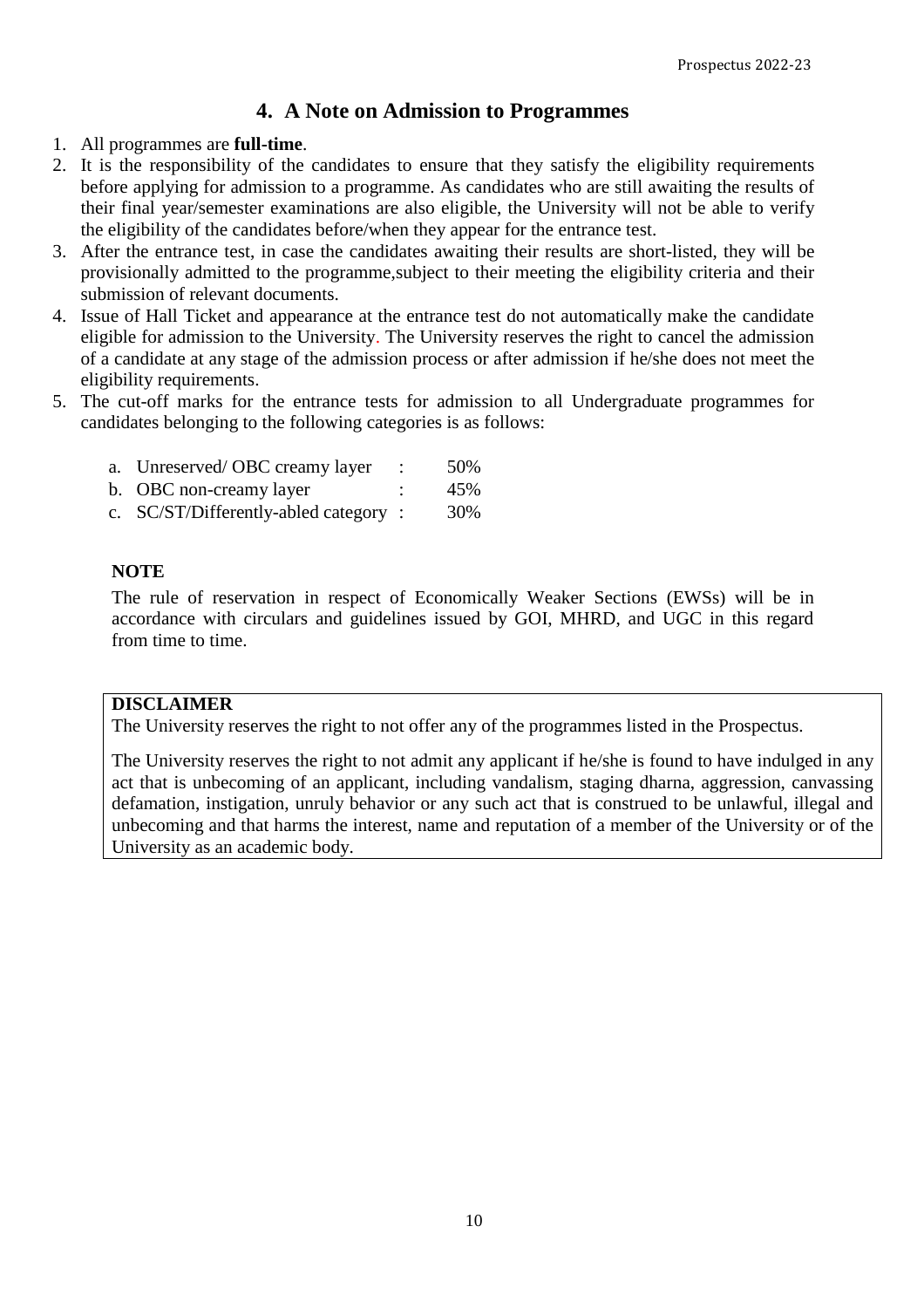|    | <b>Sl.No</b> Programm                                                               | <b>Place</b>                              | <b>Duration</b><br>(semesters) | <b>Eligibility</b>                                                                                                                                                                                                                                                                                                                                                                                                                                                                              |
|----|-------------------------------------------------------------------------------------|-------------------------------------------|--------------------------------|-------------------------------------------------------------------------------------------------------------------------------------------------------------------------------------------------------------------------------------------------------------------------------------------------------------------------------------------------------------------------------------------------------------------------------------------------------------------------------------------------|
| 1. | e<br>B.A.<br>(Hons./<br>Research)<br>English                                        | Hyderabad,<br>Lucknow,<br>and<br>Shillong | 8                              | Pass in the Intermediate/10+2 examination or its<br>equivalent, with 50% marks for general/OBC<br>candidates,<br>45%<br>and<br>marks<br>for<br>SC/ST/Differently-abled category candidates,<br>with<br>English<br>as one<br>of the<br>subjects<br><b>OR</b><br>Pursuing the qualifying programme mentioned<br>above (provided the candidate will have passed<br>the examination by the time of the admission and<br>has scored the minimum eligibility marks as<br>mentioned above)             |
| 2. | B.A.<br>(Hons.<br>Research)<br>Journalism<br>and Mass<br>Communi<br>cation<br>(JMC) | Shillong                                  | 8                              | Pass in the Intermediate/10+2 examination or its<br>equivalent, with 50% marks for general/OBC<br>candidates,<br>and<br>45%<br>marks<br>for<br>SC/ST/Differently-abled category candidates,<br>English<br>of the<br>with<br>as one<br>subjects<br><b>OR</b><br>Pursuing the qualifying programme mentioned<br>above (provided the candidate will have passed<br>the examination by the time of the admission and<br>has scored the minimum eligibility marks as<br>mentioned above)             |
| 3. | B.A.<br>(Hons./<br>Research)<br>Arabic                                              | Hyderabad                                 | 8                              | Pass in the Intermediate/ $10+2$ examination or its<br>equivalent, with 50% marks for general/OBC<br>candidates,<br>45%<br>and<br>marks<br>for<br>SC/ST/Differently-abled category<br>candidates,<br>with<br>English<br>as<br>of<br>the<br>subjects<br>one<br><b>OR</b><br>Pursuing the qualifying programme mentioned<br>above (provided the candidate will have passed<br>the examination by the time of the admission and<br>has scored the minimum eligibility marks as<br>mentioned above) |

# **Eligibility Criteria for Undergraduate Courses**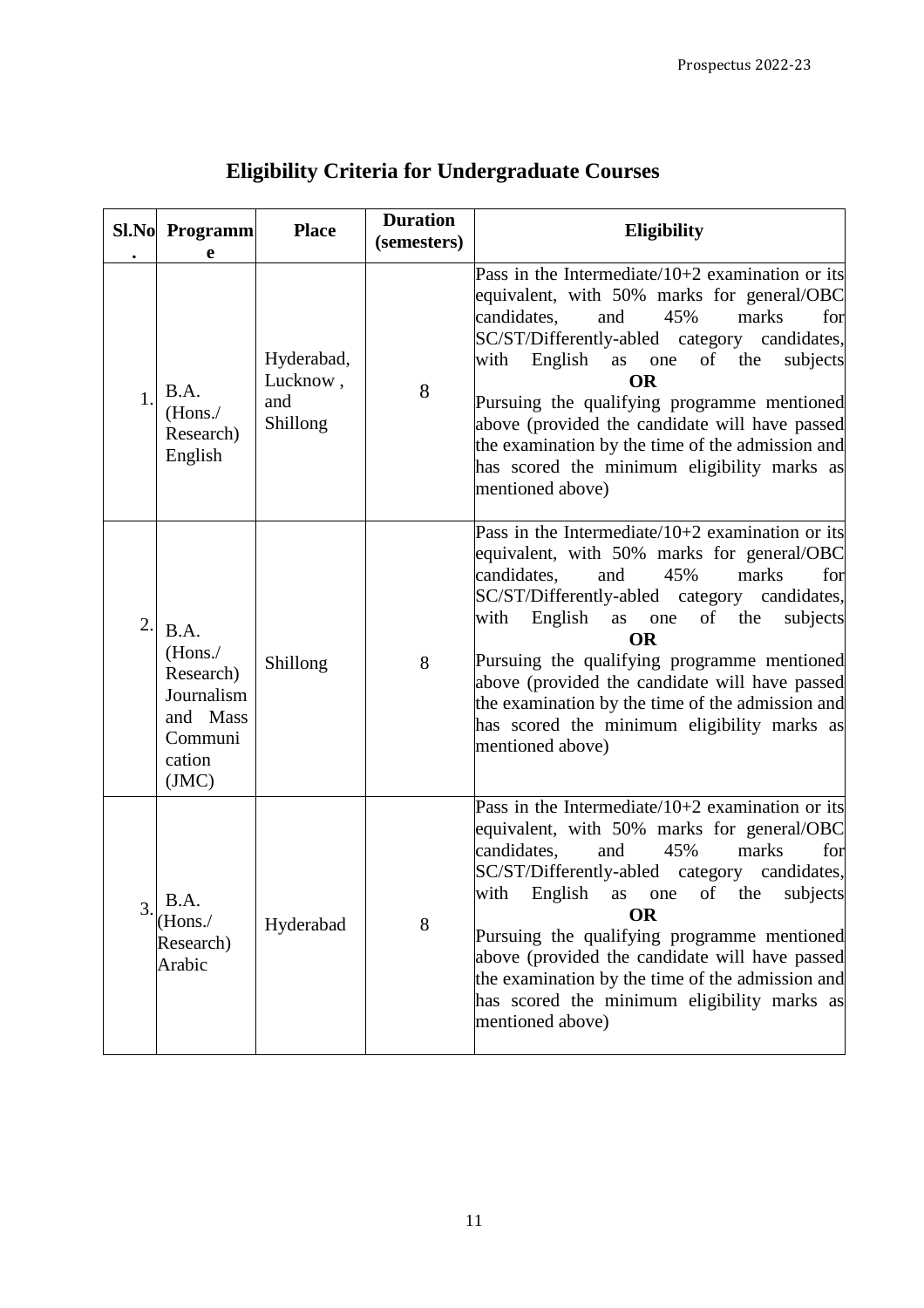| $\overline{4}$ . | B.A.<br>(Hons. /<br>Research)<br>Chinese  | Hyderabad | 8 | Pass in the Intermediate/10+2 examination or its<br>equivalent, with 50% marks for general/OBC<br>45%<br>candidates,<br>and<br>marks<br>for<br>SC/ST/Differently-abled category candidates,<br>with English as one<br>of the<br>subjects<br><b>OR</b><br>Pursuing the qualifying programme mentioned<br>above (provided the candidate will have passed<br>the examination by the time of the admission<br>and has scored the minimum eligibility marks as<br>mentioned above)                |
|------------------|-------------------------------------------|-----------|---|----------------------------------------------------------------------------------------------------------------------------------------------------------------------------------------------------------------------------------------------------------------------------------------------------------------------------------------------------------------------------------------------------------------------------------------------------------------------------------------------|
| 5.               | B.A.<br>(Hons./<br>Research)<br>French    | Hyderabad | 8 | Pass in the Intermediate/ $10+2$ examination or its<br>equivalent, with 50% marks for general/OBC<br>45%<br>candidates,<br>and<br>marks<br>for<br>SC/ST/Differently-abled category candidates,<br>English as one<br>with<br>the<br>subjects<br>of<br><b>OR</b><br>Pursuing the qualifying programme mentioned<br>above (provided the candidate will have passed<br>the examination by the time of the admission<br>and has scored the minimum eligibility marks as<br>mentioned above)       |
| 6.               | B.A.<br>(Hons./Resear<br>ch) German       | Hyderabad | 8 | Pass in the Intermediate/ $10+2$ examination or its<br>equivalent, with 50% marks for general/OBC<br>candidates,<br>and<br>45%<br>marks<br>for<br>SC/ST/Differently-abled category candidates,<br>with<br>English<br>as<br>one<br>of<br>subjects<br>the<br><b>OR</b><br>Pursuing the qualifying programme mentioned<br>above (provided the candidate will have passed<br>the examination by the time of the admission<br>and has scored the minimum eligibility marks as<br>mentioned above) |
| 7.               | B.A.<br>(Hons. /<br>Research)<br>Japanese | Hyderabad | 8 | Pass in the Intermediate/ $10+2$ examination or its<br>equivalent, with 50% marks for general/OBC<br>candidates,<br>and<br>45%<br>marks<br>for<br>SC/ST/Differently-abled category candidates,<br>with<br>English as one<br>of the<br>subjects<br><b>OR</b><br>Pursuing the qualifying programme mentioned<br>above (provided the candidate will have passed<br>the examination by the time of the admission<br>and has scored the minimum eligibility marks as<br>mentioned above)          |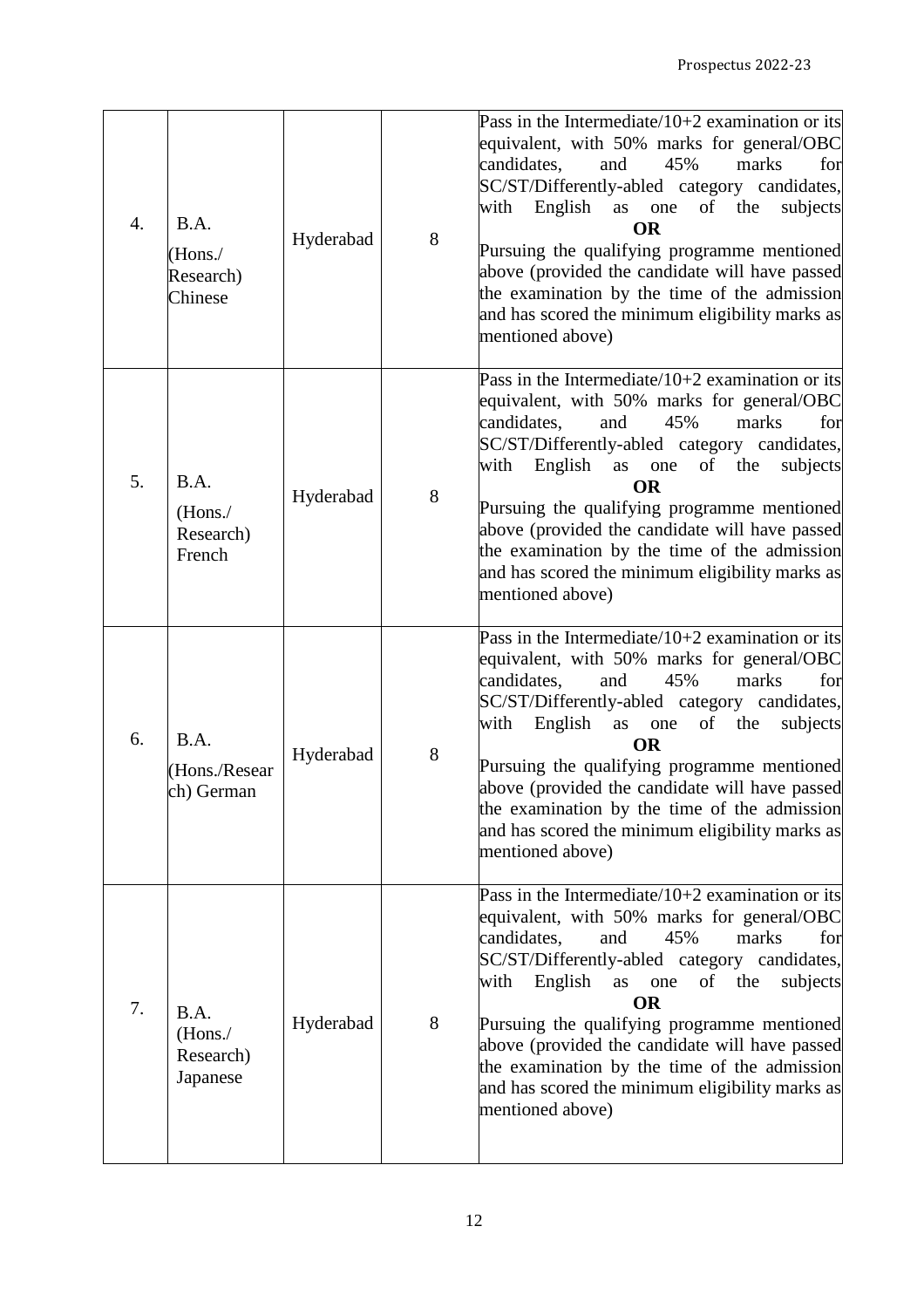| 8.  | B.A.<br>(Hons. /<br>Research)<br>Korean  | Hyderabad | 8 | Pass in the Intermediate/ $10+2$ examination or<br>its equivalent, with 50% marks for general/OBC<br>candidates,<br>45%<br>marks<br>for<br>and<br>SC/ST/Differently-abled category candidates,<br>with English as one<br>of the subjects<br><b>OR</b><br>Pursuing the qualifying programme mentioned<br>above (provided the candidate will have passed<br>the examination by the time of the admission<br>and has scored the minimum eligibility marks as<br>mentioned above)             |
|-----|------------------------------------------|-----------|---|-------------------------------------------------------------------------------------------------------------------------------------------------------------------------------------------------------------------------------------------------------------------------------------------------------------------------------------------------------------------------------------------------------------------------------------------------------------------------------------------|
| 9.  | B.A.<br>(Hons. /<br>Research)<br>Persian | Hyderabad | 8 | Pass in the Intermediate/ $10+2$ examination or its<br>equivalent, with 50% marks for general/OBC<br>candidates,<br>and<br>45%<br>for<br>marks<br>SC/ST/Differently-abled category candidates,<br>English as one<br>with<br>of the<br>subjects<br><b>OR</b><br>Pursuing the qualifying programme mentioned<br>above (provided the candidate will have passed<br>the examination by the time of the admission<br>and has scored the minimum eligibility marks as<br>mentioned above)       |
| 10. | B.A.<br>(Hons. /<br>Research)<br>Russian | Hyderabad | 8 | Pass in the Intermediate/ $10+2$ examination or its<br>equivalent, with 50% marks for general/OBC<br>45%<br>candidates,<br>and<br>marks<br>for<br>SC/ST/Differently-abled category candidates,<br>with<br>English<br>as one<br>the<br>subjects<br>of<br><b>OR</b><br>Pursuing the qualifying programme mentioned<br>above (provided the candidate will have passed<br>the examination by the time of the admission<br>and has scored the minimum eligibility marks as<br>mentioned above) |
| 11. | B.A.<br>(Hons./<br>Research)<br>Spanish  | Hyderabad | 8 | Pass in the Intermediate/10+2 examination or its<br>equivalent, with 50% marks for general/OBC<br>marks<br>candidates,<br>and<br>45%<br>for<br>SC/ST/Differently-abled category candidates,<br>with<br>English<br>of<br>the<br>as<br>one<br>subjects<br><b>OR</b><br>Pursuing the qualifying programme mentioned<br>above (provided the candidate will have passed<br>the examination by the time of the admission<br>and has scored the minimum eligibility marks as<br>mentioned above) |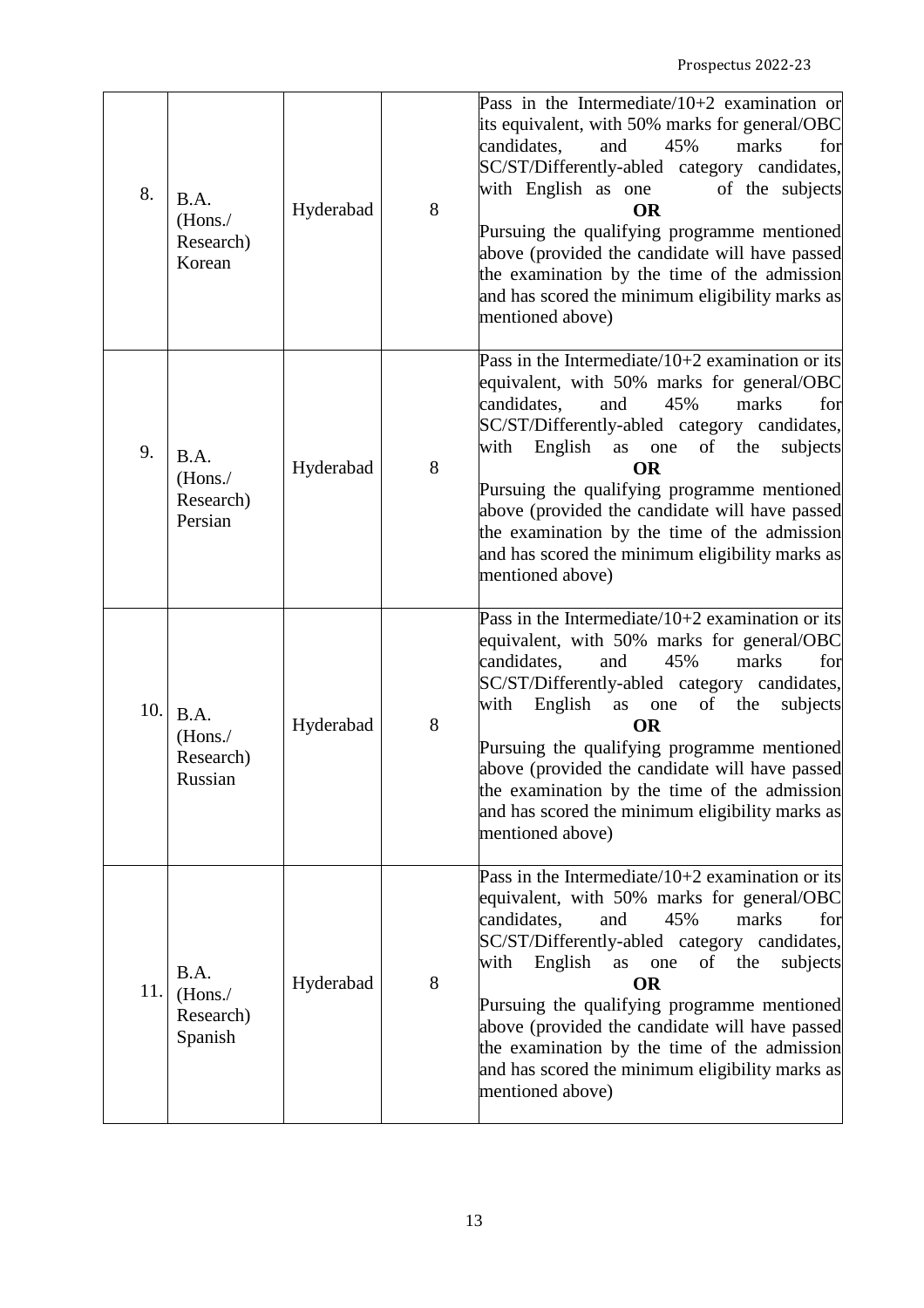| 12. | B.A. (Hons./<br>Research)<br>Italian                            | Hyderabad | 8 | Pass in the Intermediate/ $10+2$ examination or its<br>equivalent, with 50% marks for general/OBC<br>candidates,<br>and<br>45%<br>marks<br>for<br>SC/ST/Differently-abled category candidates,<br>English<br>as one<br>of the<br>with<br>subjects<br><b>OR</b><br>Pursuing the qualifying programme mentioned<br>above (provided the candidate will have passed<br>the examination by the time of the admission<br>and has scored the minimum eligibility marks as<br>mentioned above)    |
|-----|-----------------------------------------------------------------|-----------|---|-------------------------------------------------------------------------------------------------------------------------------------------------------------------------------------------------------------------------------------------------------------------------------------------------------------------------------------------------------------------------------------------------------------------------------------------------------------------------------------------|
| 13. | B.A. (Hons./<br>Research)<br>Performance<br>Arts,<br>Humanities | Hyderabad | 8 | Pass in the Intermediate/10+2 examination or its<br>equivalent, with 50% marks for general/OBC<br>candidates,<br>45%<br>and<br>marks<br>for<br>SC/ST/Differently-abled category candidates,<br>with<br>English as one<br>of<br>the<br>subjects<br><b>OR</b><br>Pursuing the qualifying programme mentioned<br>above (provided the candidate will have passed<br>the examination by the time of the admission<br>and has scored the minimum eligibility marks as<br>mentioned above)       |
| 14. | B.A. (Hons./<br>Research)<br>Digital<br>Communication           | Hyderabad | 8 | Pass in the Intermediate/ $10+2$ examination or its<br>equivalent, with 50% marks for general/OBC<br>candidates,<br>45%<br>and<br>marks<br>for<br>SC/ST/Differently-abled category candidates,<br>English<br>of<br>with<br>as one<br>the<br>subjects<br><b>OR</b><br>Pursuing the qualifying programme mentioned<br>above (provided the candidate will have passed<br>the examination by the time of the admission<br>and has scored the minimum eligibility marks as<br>mentioned above) |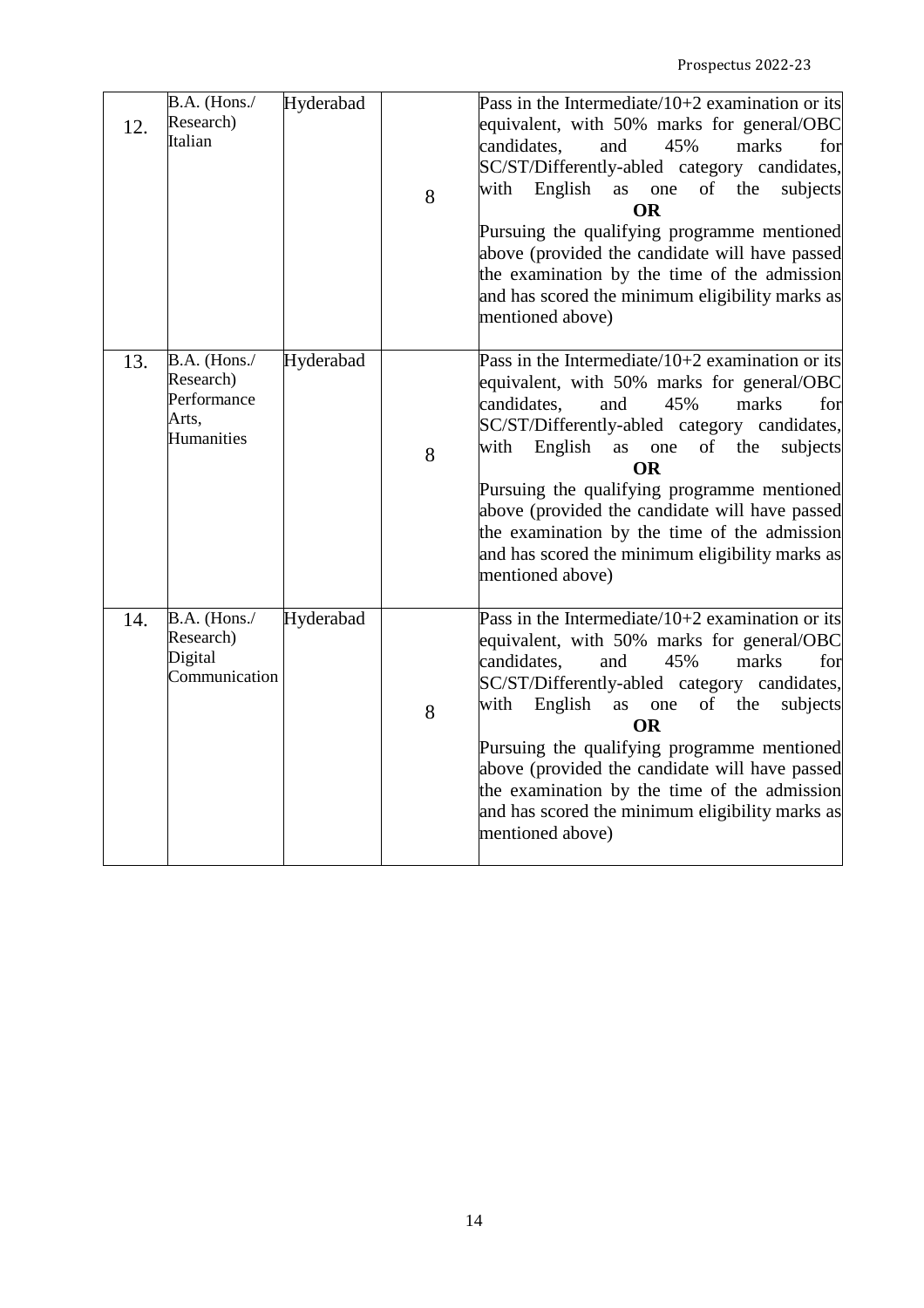# **6. Exit Points during the Undergraduate Programme and Certification**

| <b>Period of the Programme</b>             | Award                 |
|--------------------------------------------|-----------------------|
| Completion of One year / two semesters     | <b>UG</b> Certificate |
| Completion of Two years / four semesters   | UG Diploma            |
| Completion of Three years / six semesters  | B.A. Degree           |
| Completion of Four years / eight semesters | B.A. (Hons./Research) |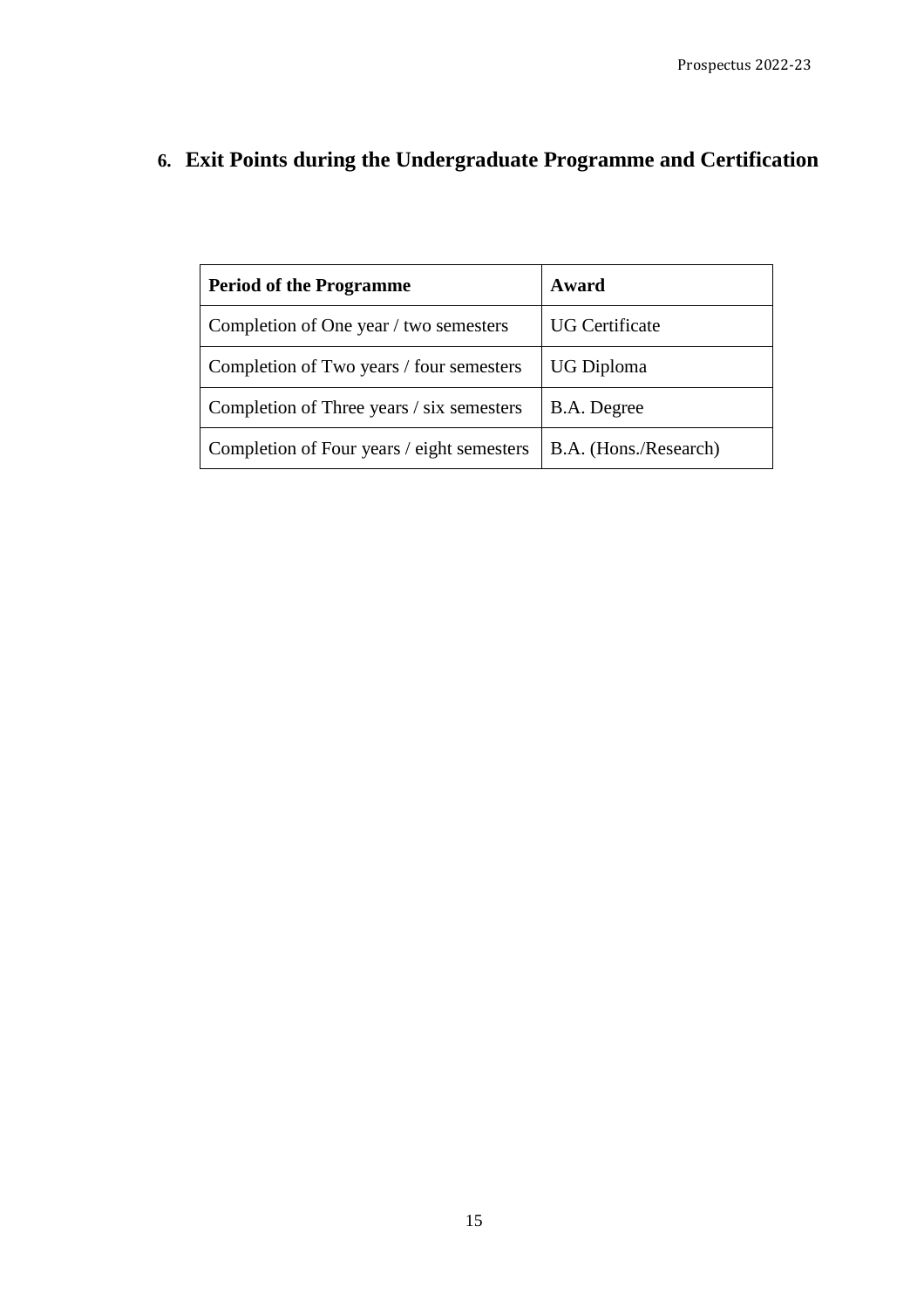### **7. Reservations**

Reservation of seats for eligible candidates shall be in accordance with the provisions of the Central Educational Institutions (Reservation in Admission) Act 2006 and Circulars of the Government of India issued and amended in this regard from time to time. Besides, the University shall also follow reservation in admission to all programmes of studies in accordance with the Persons with Disabilities (Equal Opportunities, Protection of Rights and Full Participation) Act, 1995.

**The rule of Reservation in respect of Economically Weaker Sections (EWSs) will be in accordance with circulars and guidelines issued by GOI, MHRD, and UGC in this regard from time to time.**

### *For Scheduled Castes and Scheduled Tribes (SC/ST) candidates*

- (i) 22.5% of seats will be reserved for Scheduled Castes and Scheduled Tribes candidates in the following order:
	- 15% for Scheduled Castes
	- 7.5% for Scheduled Tribes
- (i) Candidates belonging to Scheduled Castes and Scheduled Tribes will be given relaxation to the extent of 5% in the aggregate of marks obtained in the qualifying examination.
- (ii) UGC-sponsored remedial classes in English are organized for SC/ST students admitted to the various courses / programmes.

### *Other Backward Classes (OBC) candidates*

*(i)* 27% of the intake is reserved for OBC (non-creamy layer) candidates.

#### *Differently-abled candidates*

- *(ii)* Supernumerary seats to the extent of 5% of the total intake are reserved for candidates with a minimum disability of 40%.
- *(iii)* Along with the application forms, an eligible candidate should submit attested copies of the certificate of disability from a Civil Surgeon of a government hospital, indicating the extent of the visual/physical disability and also the extent to which the disability may affect the pursuance of the course of study for which admission is sought to.

#### **Rules**

- 1. Along with their application forms, candidates belonging to SC/ST/OBC (Non-Creamy layer) category should submit the Caste Certificate from any one of the following authorities:
	- (i) District Magistrate/ Additional District Magistrate/Collector/ Deputy Commissioner/ Additional Deputy Commissioner/Deputy Collector/First-Class Stipendiary Magistrate/City Magistrate (not below the rank of First-Class Stipendiary Magistrate/Sub-Divisional Magistrate/ Taluka Magistrate/Executive Magistrate/ Extra Assistant Commissioner
	- (ii) Chief Presidency Magistrate/ Additional Chief Presidency Magistrate/ Presidency Magistrate
	- (iii) Revenue Officer not below the rank of Tehsildar
	- (iv) Sub-Divisional Officer of the area where the candidate and/or his/her family normally resides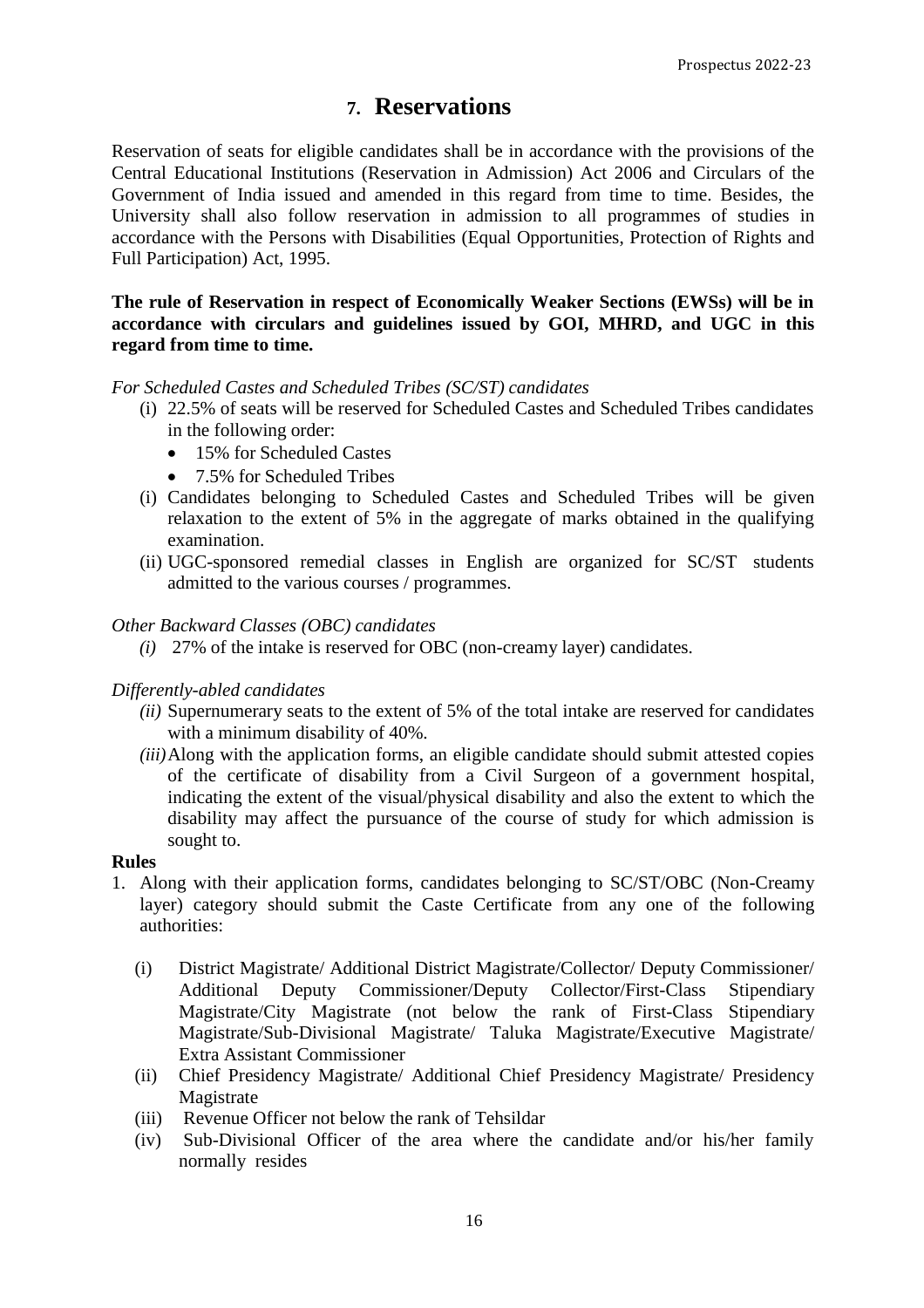(v) Administrator / Secretary to Administrator/Development Officer (Laccadive and Minicoy Islands)

- 2. An application form submitted without relevant certificates will be rejected.
- 3. Candidates seeking admission under the reserved categories shall be required to fulfil the eligibility criteria prescribed for admission to the course/programme.
- 4. The relaxation in the minimum prescribed percentage of marks in the qualifying examination for admission to a course / programme shall be permissible only in one of thecategories.
- 5. If a candidate in a reserved category qualifies for admission in the general category, he/she shall be transferred to the general category without prejudice to the number of seats already allocated in that category which will be offered to the next eligible candidate in that category.

### **Wards of Defence Personnel (Army/Air Force/ Navy)**

Supernumerary seats are reserved for wards of defence personnel to the extent of 5% of the total intake. In accordance with the guidelines issued by the Government of India, admission is granted according to the priority list below:

- widows/wards of defence personnel killed in action
- wards of serving personnel and ex-servicemen disabled in action
- widows/wards of defence personnel whose death is attributed to peacetime military service
- widows/wards of defence personnel whose disability is attributed to peacetime military service
- wards of ex-servicemen and serving personnel who are recipients of the following gallantry awards: (Param Vir Chakra, Ashok Chakra, Sarvottam Yudh Seva Medal, Mahavir Chakra, Kirti Chakra, Uttam Yudh Seva Medal, Vir Chakra, Shaurya Chakra, Yudh Seva Medal, Sena/Nau Sena/Vayu Sena Medal, Mention-in-Despatches)
- wards of ex-servicemen
- wards of serving personnel

#### **Kashmiri Migrants**

Supernumerary seats are reserved for Kashmiri migrants to the extent of 5% of the total intake. For such candidates, however, there is no relaxation in the qualifications required for admission.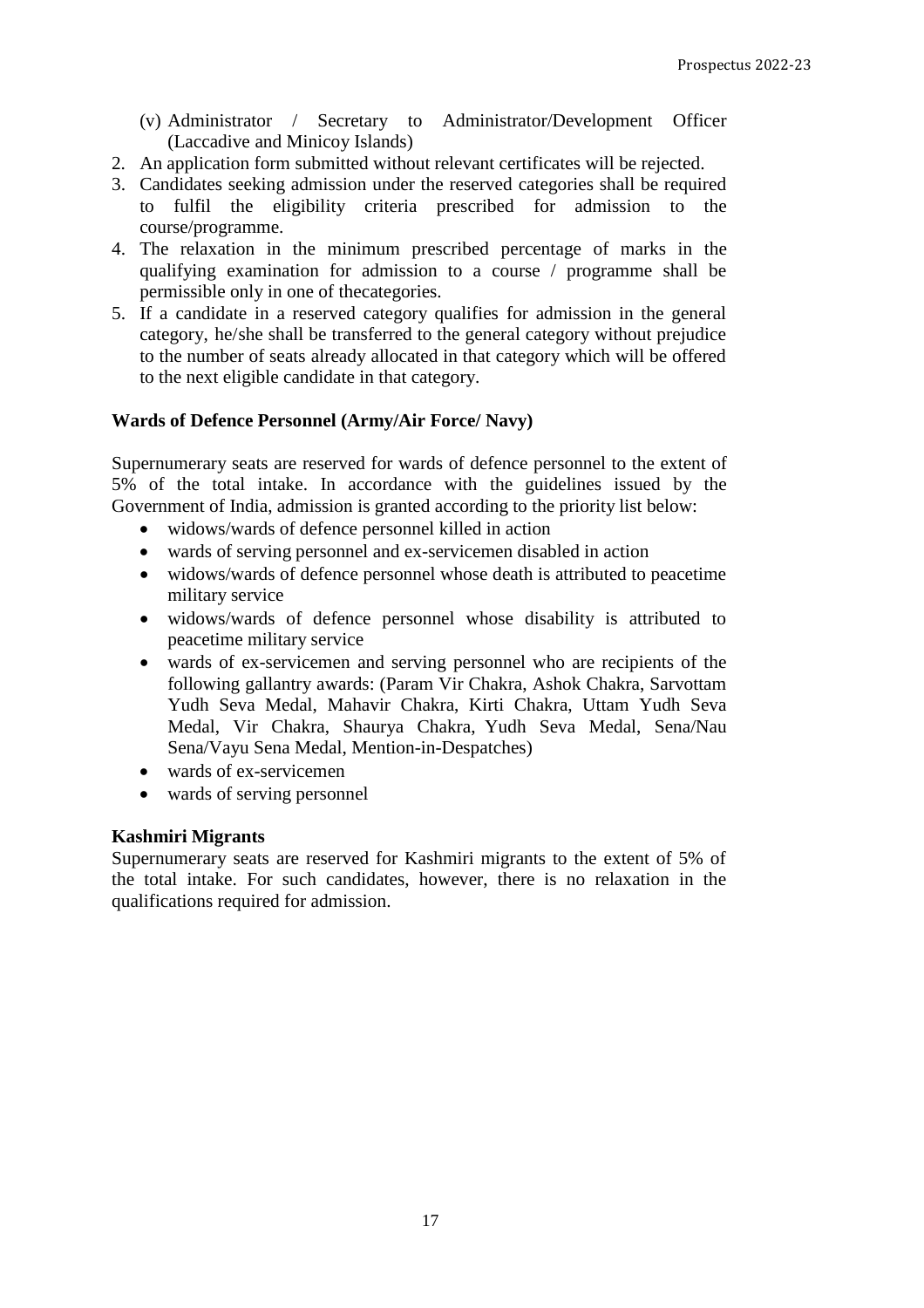### **8. Rules of discipline and proper conduct of students**

The rules listed hereunder shall apply to all students of the University under Article 29 of the Statute of the EFL University. Any breach of discipline and conduct by a student inside or outside the EFL University Campus shall fall under the purview of these rules. Categories of misconduct and indiscipline include:

- All acts of violence and forms of coercion such as gheraos, dharnas, sit-ins, which disrupt the normal academic and administrative functioning of the University
- Sexual harassment
- Committing forgery, defacing/destroying books/journals of the library
- Furnishing false certificates, or false information
- Streethazing, or eve-teasing, or disrespectful behavior with a girl student
- Arousing communal, caste, or regional feeling, or disharmony among students
- Use of abusive, or defamatory, or derogatory language
- Pasting of posters of objectionable nature
- Unauthorized occupation of the hostel rooms
- Indulging in acts of gambling
- Use of the title of the University when distributing any document, other than for academic purposes, outside the University
- Consuming or possessing dangerous/banned/fraudulently acquired drugs
- Non-payment of fees and other dues including mess charges
- Ragging in any form
- Refusal to obey the directions of officers of the University staff
- Unauthorized collection of funds for any students' programme
- Any other act/matter which the Vice-Chancellor may deem to be an act of violation of discipline, or misconduct

### **Penal Measures**

The Competent Authority may impose penal measures on any student found guilty of any of the acts of indiscipline or misconduct mentioned above.

**Anti-Ragging Committee:** Any form of ragging within the premises of the EFL University will be viewed seriously and dealt with swiftly and severely by the Administration. The Anti-ragging squads and the Anti-Ragging Committee will be empowered to take *suomoto* action upon receiving complaint. As per the direction of the Supreme Court of India, if any incident of ragging comes to the notice of the authorities, the student concerned shall be asked to explain his/her action and if the explanation is not found to be satisfactory, he/she will be expelled from the University.

**Anti-Sexual Harassment and Redressal Mechanism:** The EFL University has evolved a policy against sexual harassment to create a gender-just and secure environment (vide Ordinance No. 30, entitled Gender Sensitization Prevention and Redressal of Sexual Harassment of the English and Foreign Languages University) for women students on its Campuses. Every Campus of the EFL University has a Complaints Committee, with representatives from all sections of the University, to take care of the complaints of women students in this regard, with the names, addresses and phone numbers of the members displayed in all prominent places on the Campus. The complaints will be kept confidential, and the Committee is empowered to recommend severe action(s) against the perpetrators.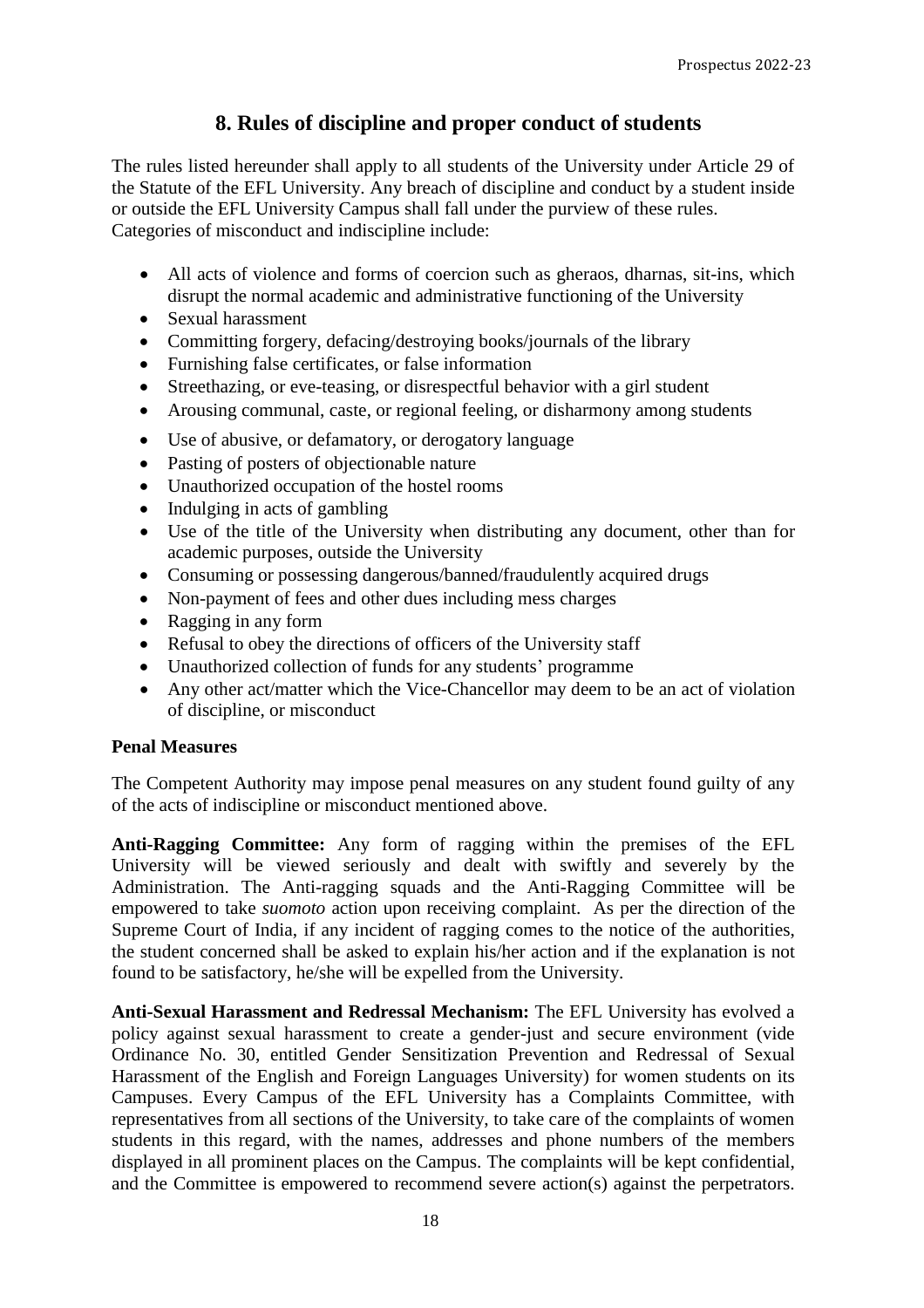The Committee also takes upon itself the task of organizing various gender sensitization programmes. There is an Appellate Committee to consider problems when the Complaints Committee's decisions are not found satisfactory.

**Grievance Redressal Mechanism for all students:** All grievances within the University will be resolved through discussions and negotiations, and through a Grievance-Redressal mechanism. The following are some of them:

- Grievances with regard to the Hostels may be referred to the Provost/Warden concerned.
- Individual grievances may be referred to teachers in the department who will be appointed as staff advisers.
- Group grievances may be resolved within the department to the extent possible.
- MiscellaneousgrievanceswithregardtoLibrary/Finance/SportswillberesolvedbytheC ommitteesconcerned.
- Academic grievances of students: Students aggrieved on the grade awarded in a course may apply in a prescribed form along with a fee of Rs. 100/- for each course to the Head of the Department within one month of the notification of the results. A committee will examine the case and the grade awarded as a result of there view will be final.

All grievances, except academic grievances, should be submitted to the appropriate body within reasonable time, i.e., not more than two weeks after the event at issue.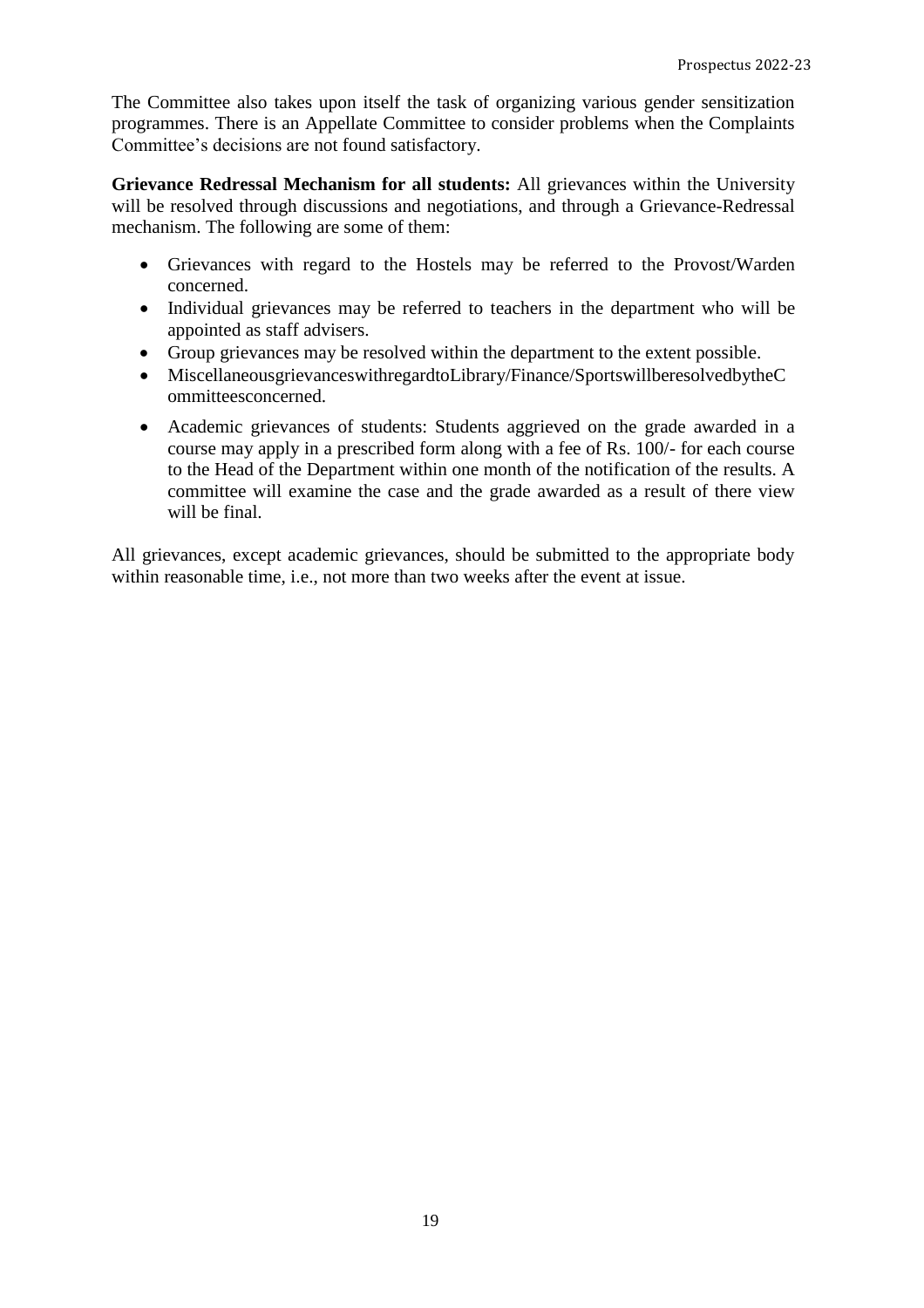### **9. Hostel Accommodation at Hyderabad**

The EFL University is not a fully residential university and does not guarantee accommodation to every student. The University has five hostels: three for Indian students, and two exclusively for international students. Subject to availability, hostel rooms are allotted, on a sharing basis, to students from outside the city who are pursuing full-time courses at the University. Students provided with such accommodation shall abide by the rules and regulations of the Hostel.

Students are required to vacate their rooms during the winter vacation and the summer vacation. They may also be required to vacate the rooms as and when the need arises for repairs and maintenance.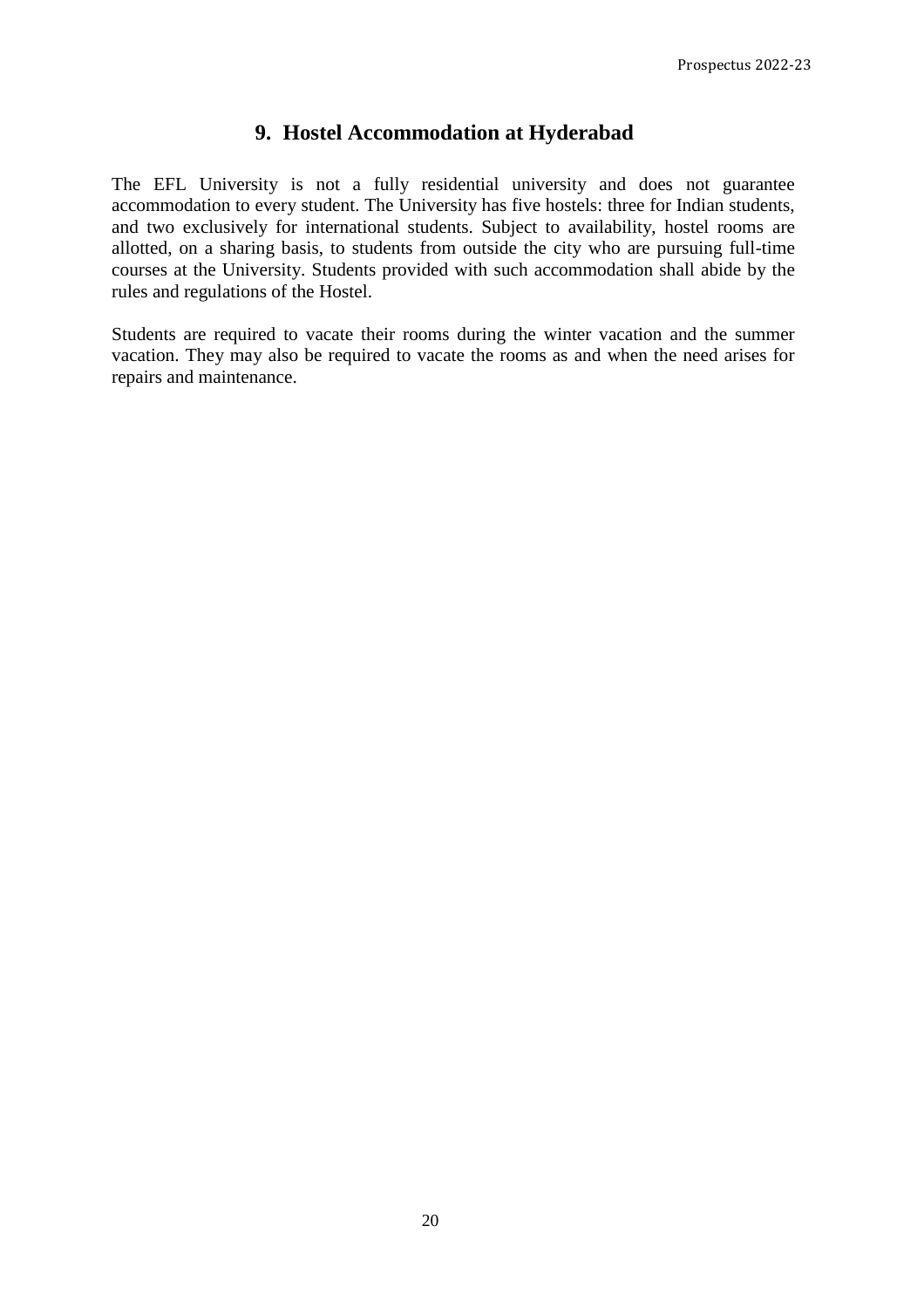### **10.Scholarships**

### **As per the Regulation 20:2(A)**

A. Merit–cum-Means Fellowship, Exemption of Tuition Fee and Book Allowance

### **Eligibility**

*(a)* All Indian students who have registered for any full time course, except for a Ph.D. programme, and whose parental annual income is less than Rs. 1,50,000 are eligible to apply for *EFLU Merit-cum-Means Fellowship and Exemption from Tuition Fee.*

Students who receive Fellowship shall get a Book Grant up to Rs. 1000/-per annum, for each year of valid studentship.

Students belonging to reserved categories exempted from paying tuition fees under GOI rules shall get only the Book Grant of Rs. 1000/- per annum for each year of valid Studentship.

All students are required to pay all the deposits and fees (including Hostel room rent, for whom it applies) mentioned in the Prospectus.

(b) All SC/ST/OBC (non-creamy layer) and Physically/Visually Challenged students admitted to for any Programme, except for Ph.D. programme, are eligible to apply for *EFLU Merit-cum-Means Fellowship and Exemption from Tuition Fee* (if not exempted under GOI rules).

However, they also have to pay all other fees as prescribed by the EFL University from time to time as mentioned in the Prospectus and Hostel room rent as per rules.

- (c) No student of any category availing any other scholarship/fellowship/financial help from any agency/charitable organization is eligible to avail any financial assistance from the University.
- (d) Students availing scholarship/fellowship/financial assistance of Rs.1000/-or above per month through the Department of Social Welfare/State Governments/Ministry of Tribal Affairs/UGC or any other agency/organization are not eligible to receive the *EFLU Merit-Cum-Means Fellowship and Exemption from Tuition Fee*. Where the amount is less than Rs.1000/-per month, the difference amount will be paid to the student under EFLU fellowship assistance.
- (e) Among the newly admitted students, only those who have obtained 60% of the highest score in the entrance tests conducted by the University, are eligible to apply for EFLU Merit-cum-Means Fellowship and Exemption from Tuition Fee.
- (f) Students who are in the second and the following semesters are eligible for *EFLU Merit-cum-Means Fellowship and Exemption from Tuition Fee* only if they
	- Secure a minimum of 50% marks in the semester-end examinations,
	- Pass in all subjects in the semester-end examinations i.e., there should be no backlogs, and
	- Fulfill the attendance requirement (i.e., 75%).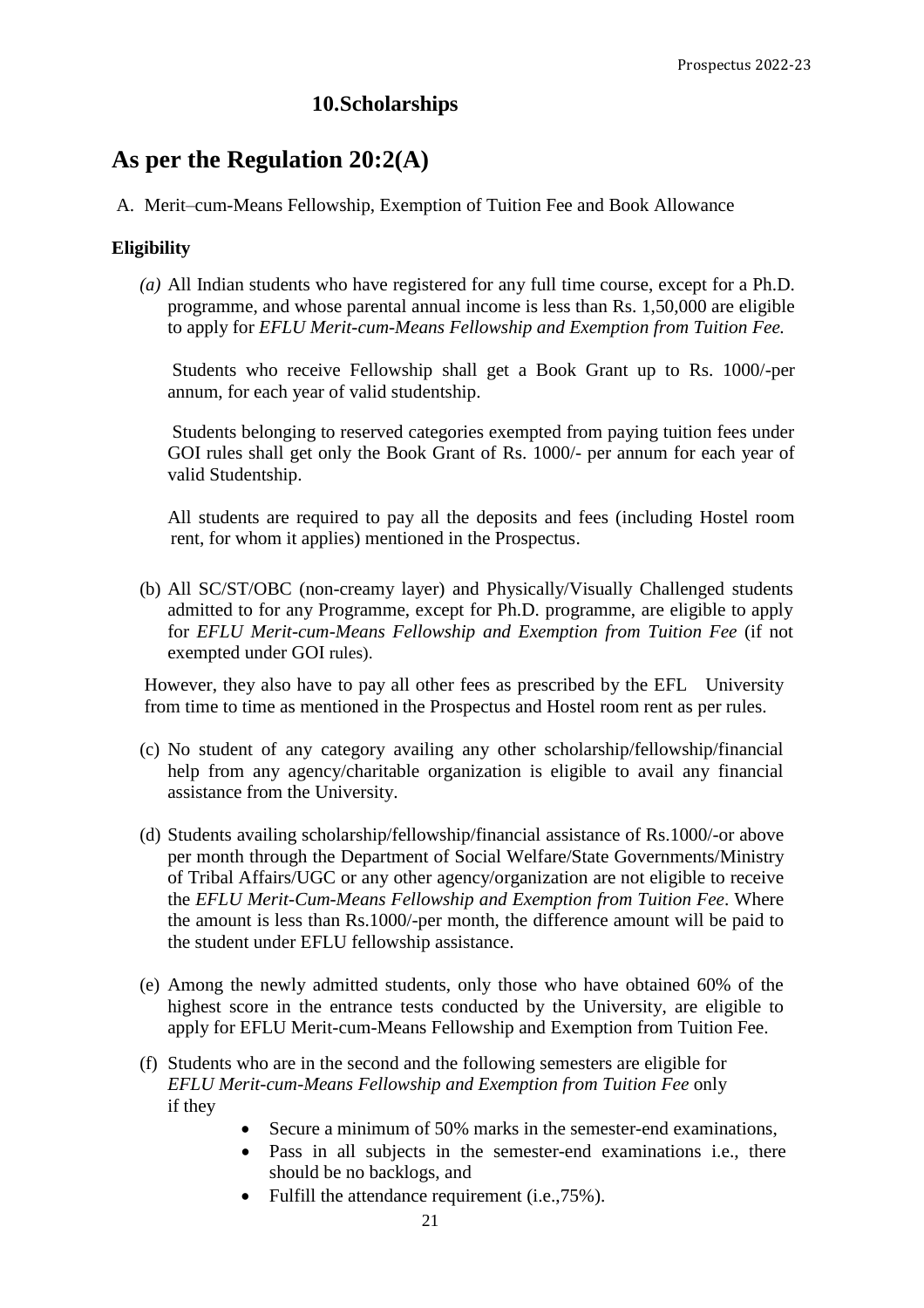### **Procedure for application**

Applications should be made in the prescribed format, available in the Academic Section/University website, to the Chairperson of the Grants Committee.

All applications should be submitted through the Head of the Department, in case of students not residing on the campus, and through the Provost of the Hostels concerned if they are residents in the Hostels, within one month from their admission.

All relevant documents such as caste certificate and income certificate must be submitted along with the application form.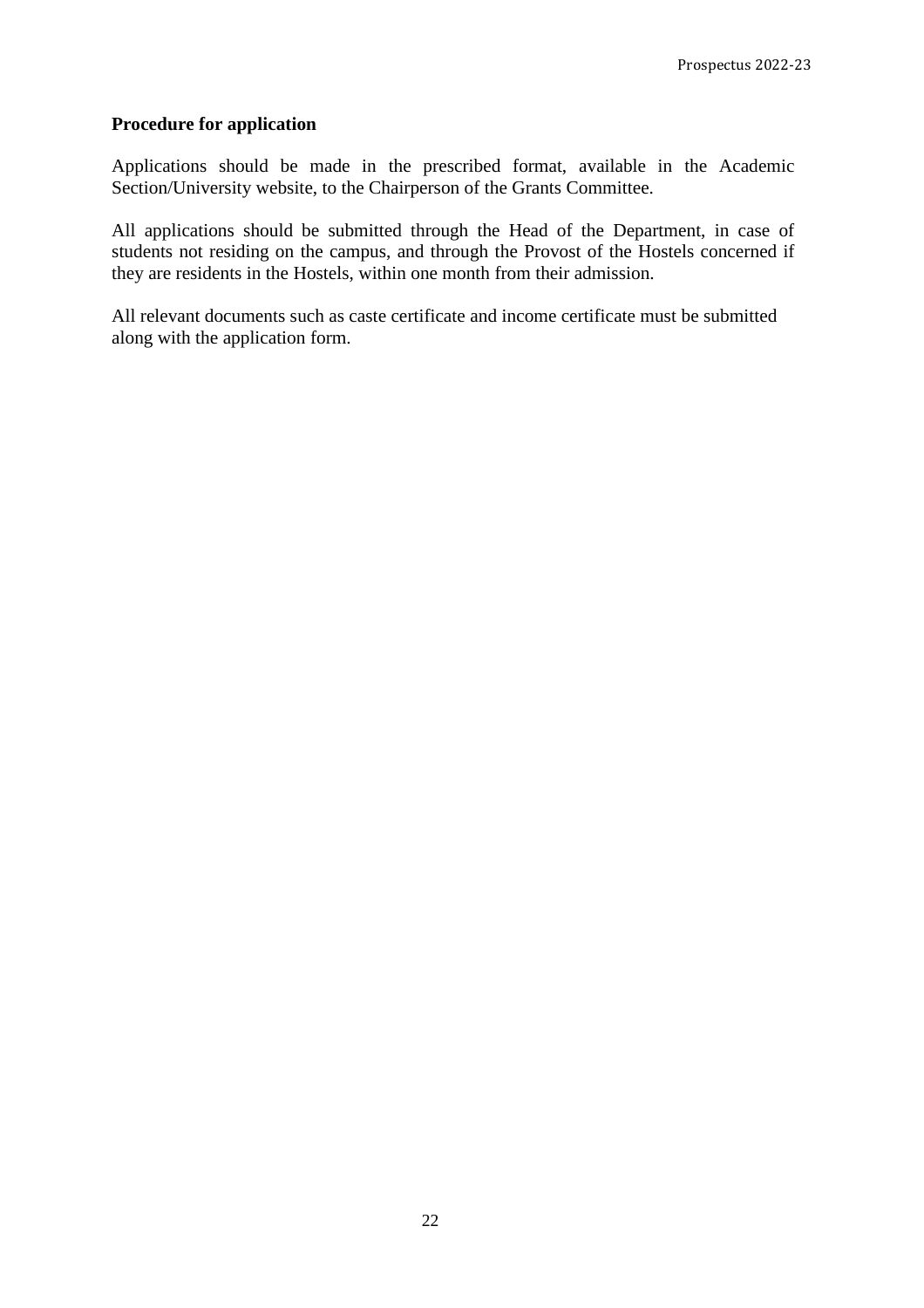#### **Mode of payment of scholarship**

- a. Scholarship of Rs. 1000/- per month for eligible students will be paid twice a year during December and June after the results of the respective semesters are declared.
- b. Release of *EFLU Merit-cum- Means Fellowship and Exemption from Tuition Fee* is subject to deduction of amount towards the mess bills, damage caused to the University property, books lost or damaged, and any other dues pending against a student.
- c. Students receiving any grant or scholarship from any other source will have to declare the same in writing. Any concealment of information or submission of false information shall lead to withdrawal of all concessions and scholarship. It may also lead to disciplinary action against the defaulter, including expulsion from the academic courses that they have been admitted to.

### **VHC (Visually Challenged)**

| <b>Stipend</b><br>(per month)<br>Rs | <b>Reader</b><br><b>Allowance</b><br>(per month)<br>$\mathbf{R}$ s | <b>Stationery</b><br>allowance<br>(per annum)<br>$\mathbf{Rs}$ | <b>Guide Allowance</b><br>(per annum)<br>Rs | <b>Book Allowance</b><br>(per annum)<br>Rs |
|-------------------------------------|--------------------------------------------------------------------|----------------------------------------------------------------|---------------------------------------------|--------------------------------------------|
| 1000                                | 2500                                                               | 500                                                            | 500                                         | 1000                                       |

### **PHC (Orthopedically Challenged)**

| Stipend (per month) | <b>Book Allowance (per annum)</b> |
|---------------------|-----------------------------------|
| Rs                  | $\mathbf{R}$ s                    |
| 1000                | 1000                              |

### **Documents to be uploaded with the application form to apply for State Government scholarships**

- 1. The Students are required to upload the following:
	- a. Scanned photograph
	- b. Signature
	- c. Scanned copy of /voter card/ration card/passport
	- d. Scanned copy of caste certificate (in case of applications under SC/ST/OBC quota)
	- e. Scanned copy of a supporting document for reservation against economically weaker section (EWS) quota
	- f. Scanned copy of PWD certificate (in case of differently-abled persons)
	- g. Scanned copy of WDP certificate (in case of wards of defence personnel)

**Note**: Students receiving scholarships from other Governmental agencies are not eligible for the above stipends and concessions/funds, for which the University draws money from its own resources.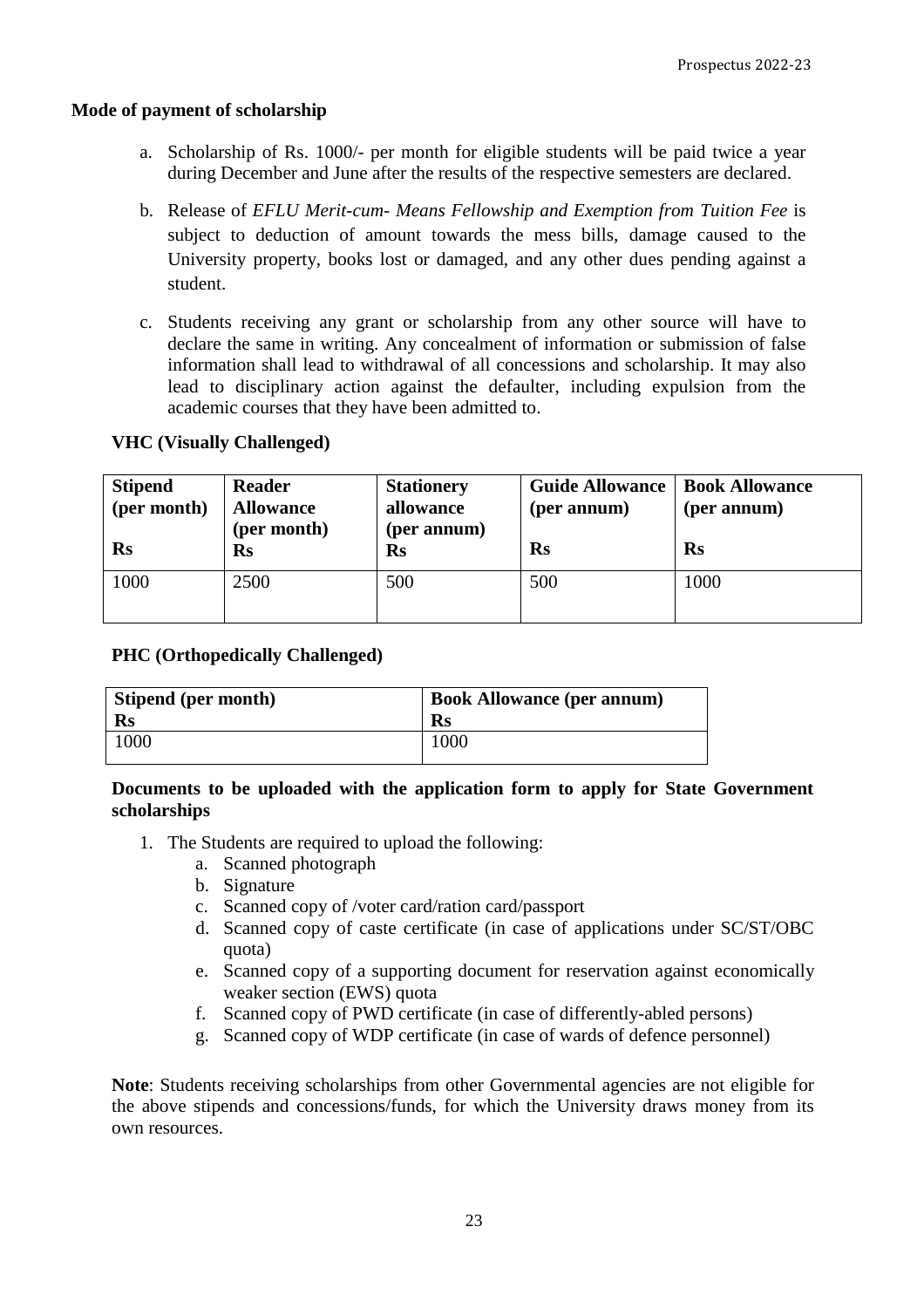## **Fee Structure for Indians**

| Fees for B.A. (Honors/Research) English /Foreign Languages/ JMC |  |
|-----------------------------------------------------------------|--|
| <b>Performance Arts, Humanities/ Digital Communication</b>      |  |

| SI.<br>No.       | <b>Heads</b>                                                       | Fee for<br>general/O<br><b>BC</b><br>category<br>students<br>Rs. | Fee for<br><b>SC/ST</b><br>category<br>students<br>Rs. | Fee for<br><b>VHC/PHC</b><br>category<br>students<br>Rs. |
|------------------|--------------------------------------------------------------------|------------------------------------------------------------------|--------------------------------------------------------|----------------------------------------------------------|
| 1.               | Registration Fee (at the time of joining)                          | 205                                                              | 205                                                    | 205                                                      |
| 2.               | Tuition Fee (per semester)                                         | 370                                                              | 370                                                    |                                                          |
| 3.               | Library Fee (per semester)                                         | 220                                                              | 220                                                    |                                                          |
| $\overline{4}$ . | Student Welfare Fund (per semester)                                | 1070                                                             | 155                                                    | 155                                                      |
| 5.               | Examination Fee (per semester)                                     | 265                                                              | 265                                                    |                                                          |
| 6.               | Grade Card Fee (per semester)                                      | 70                                                               | 70                                                     | 70                                                       |
| 7.               | <b>Identity Card Fee</b>                                           | 330                                                              | 330                                                    | 330                                                      |
| 8.               | *Medical Fees (per year)                                           | 485                                                              | 485                                                    | 485                                                      |
| 9.               | Library Deposit (at the time of joining)<br>(Refundable)           | 800                                                              | 800                                                    | 800                                                      |
|                  | Total fee to be paid at the beginning of the<br>course(Semester I) | 3815                                                             | 2900                                                   | 2045                                                     |
|                  | Total fee to be paid in Semesters II, IV and VI                    | 1995                                                             | 1080                                                   | 225                                                      |
|                  | Total fee to be paid in Semesters III and V                        | 2480                                                             | 1565                                                   | 710                                                      |

**\*Medical fee for Medical Insurance and on-campus medical facilities to be paid by all students at the beginning of every academic year.**

**Medical Insurance is subsidized by the University by Rs.300**